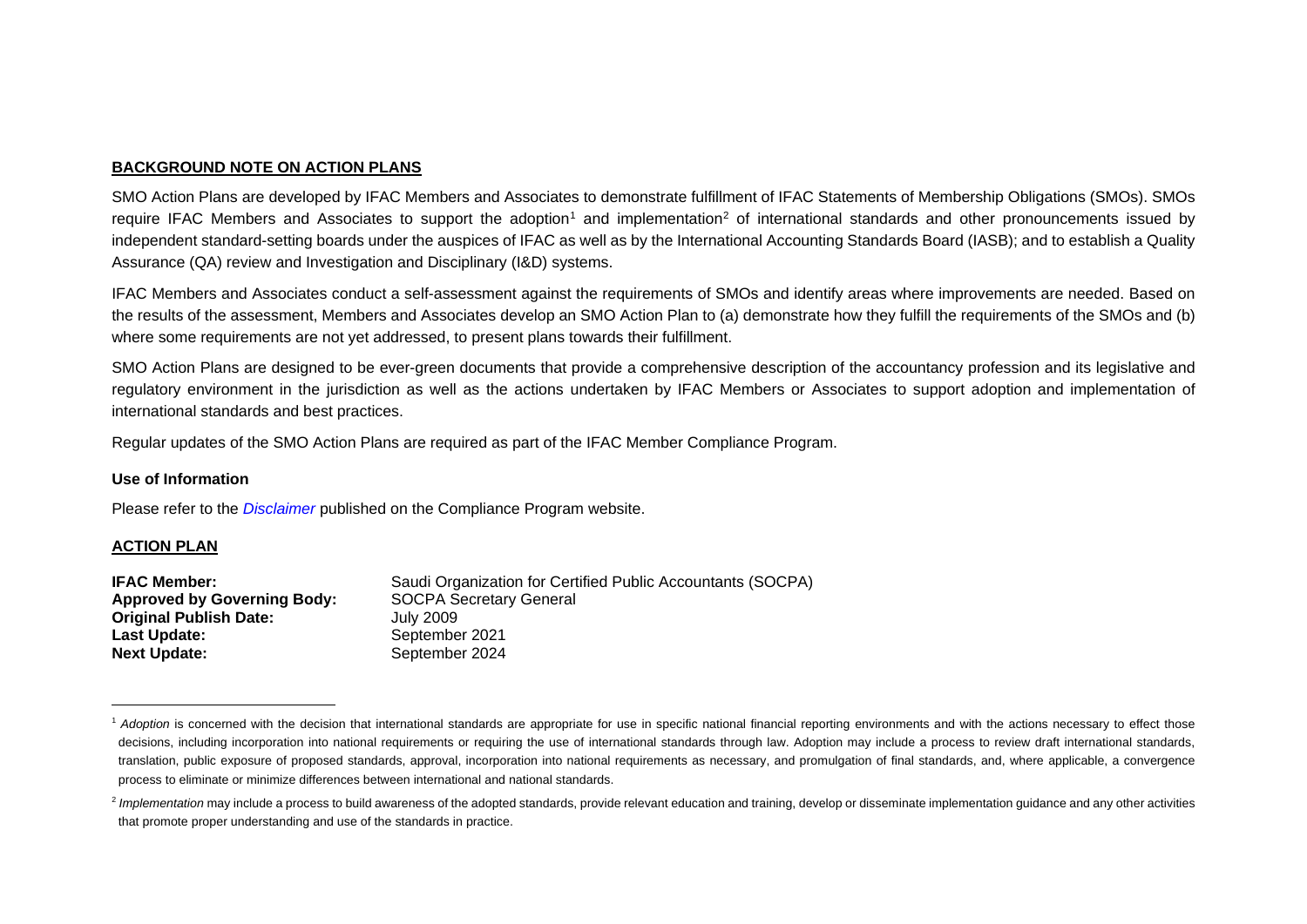# **GLOSSARY**

| <b>CPA</b><br>Certified Public Accountant<br><b>CPD</b><br><b>Continuing Professional Education</b><br>International Auditing and Assurance Standards Board<br>International Accounting Education Standards Board<br><b>IASB</b><br>International Accounting Standards Board<br>International Education Standards for Professional Accountants<br><b>IES</b><br><b>IESBA</b><br>International Ethics Standards Board for Accountants<br><b>IFAC</b><br>International Federation of Accountants<br><b>IFRS</b><br>International Financial Reporting Standards<br><b>IPSASB</b><br>International Public Sector Accounting Standards Board<br><b>ISA</b><br>International Standards of Auditing<br><b>ISQC</b><br>International Standard on Quality Control<br><b>MCI</b><br>Ministry of Commerce and Investment<br>QRC<br><b>Quality Review Committee</b><br><b>SME</b><br>Small and Medium Enterprise<br><b>SMO</b><br>Statement of Membership Obligation<br>Saudi Organization for Certified Public Accountants<br><b>SOCPA</b> | <b>ASC</b>   | <b>Auditing Standards Committee</b> |
|---------------------------------------------------------------------------------------------------------------------------------------------------------------------------------------------------------------------------------------------------------------------------------------------------------------------------------------------------------------------------------------------------------------------------------------------------------------------------------------------------------------------------------------------------------------------------------------------------------------------------------------------------------------------------------------------------------------------------------------------------------------------------------------------------------------------------------------------------------------------------------------------------------------------------------------------------------------------------------------------------------------------------------|--------------|-------------------------------------|
|                                                                                                                                                                                                                                                                                                                                                                                                                                                                                                                                                                                                                                                                                                                                                                                                                                                                                                                                                                                                                                 |              |                                     |
|                                                                                                                                                                                                                                                                                                                                                                                                                                                                                                                                                                                                                                                                                                                                                                                                                                                                                                                                                                                                                                 |              |                                     |
|                                                                                                                                                                                                                                                                                                                                                                                                                                                                                                                                                                                                                                                                                                                                                                                                                                                                                                                                                                                                                                 | <b>IAASB</b> |                                     |
|                                                                                                                                                                                                                                                                                                                                                                                                                                                                                                                                                                                                                                                                                                                                                                                                                                                                                                                                                                                                                                 | <b>IAESB</b> |                                     |
|                                                                                                                                                                                                                                                                                                                                                                                                                                                                                                                                                                                                                                                                                                                                                                                                                                                                                                                                                                                                                                 |              |                                     |
|                                                                                                                                                                                                                                                                                                                                                                                                                                                                                                                                                                                                                                                                                                                                                                                                                                                                                                                                                                                                                                 |              |                                     |
|                                                                                                                                                                                                                                                                                                                                                                                                                                                                                                                                                                                                                                                                                                                                                                                                                                                                                                                                                                                                                                 |              |                                     |
|                                                                                                                                                                                                                                                                                                                                                                                                                                                                                                                                                                                                                                                                                                                                                                                                                                                                                                                                                                                                                                 |              |                                     |
|                                                                                                                                                                                                                                                                                                                                                                                                                                                                                                                                                                                                                                                                                                                                                                                                                                                                                                                                                                                                                                 |              |                                     |
|                                                                                                                                                                                                                                                                                                                                                                                                                                                                                                                                                                                                                                                                                                                                                                                                                                                                                                                                                                                                                                 |              |                                     |
|                                                                                                                                                                                                                                                                                                                                                                                                                                                                                                                                                                                                                                                                                                                                                                                                                                                                                                                                                                                                                                 |              |                                     |
|                                                                                                                                                                                                                                                                                                                                                                                                                                                                                                                                                                                                                                                                                                                                                                                                                                                                                                                                                                                                                                 |              |                                     |
|                                                                                                                                                                                                                                                                                                                                                                                                                                                                                                                                                                                                                                                                                                                                                                                                                                                                                                                                                                                                                                 |              |                                     |
|                                                                                                                                                                                                                                                                                                                                                                                                                                                                                                                                                                                                                                                                                                                                                                                                                                                                                                                                                                                                                                 |              |                                     |
|                                                                                                                                                                                                                                                                                                                                                                                                                                                                                                                                                                                                                                                                                                                                                                                                                                                                                                                                                                                                                                 |              |                                     |
|                                                                                                                                                                                                                                                                                                                                                                                                                                                                                                                                                                                                                                                                                                                                                                                                                                                                                                                                                                                                                                 |              |                                     |
|                                                                                                                                                                                                                                                                                                                                                                                                                                                                                                                                                                                                                                                                                                                                                                                                                                                                                                                                                                                                                                 |              |                                     |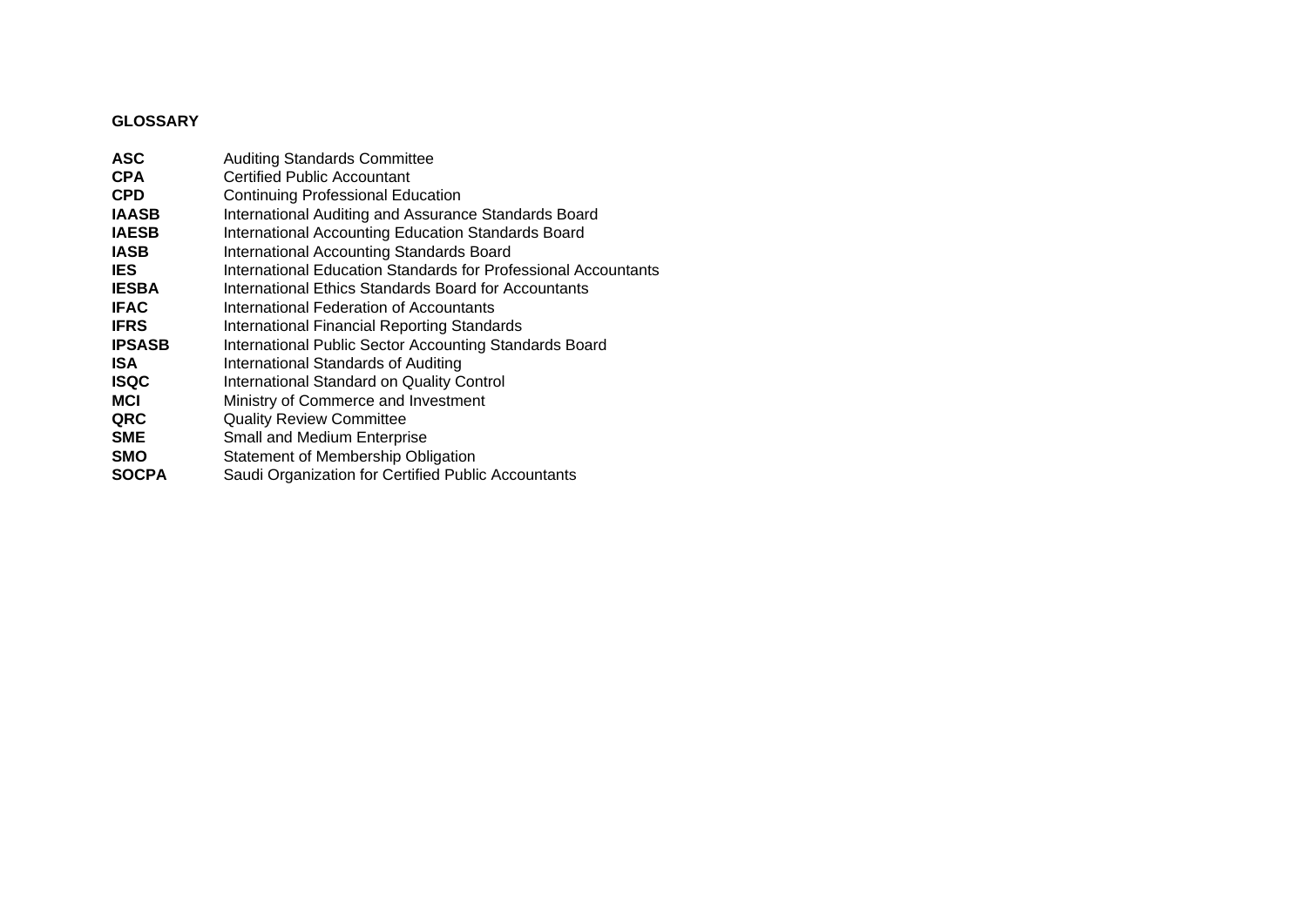Action Plan Subject: SMO 1-Quality Assurance **Action Plan Objective:** Build awareness to ensure high quality implementation of the requirements of the International Standard on Quality Control (ISQC 1)

## **Background:**

The Quality Review Committee (QRC) was established 1992 in order to ensure that CPAs comply with (a) the CPA's Regulations and related bylaws, (b) accounting and auditing standards, and (c) other professional standards.

The QRC conducted a comprehensive study for preparing quality control standards for CPA firms. The Board issued its resolution in 1998 approving the quality control standards and its programs. SOCPA has used the help of American Institute of Certified Public Accountants (AICPA) to conduct first quality inspections in the field and the training program for Saudi qualified inspectors in 2001.

SOCPA Quality Review program used at that time, based on US standards, has been functioning very well since 1998 and is considered to largely fulfill the requirements of the ISQC 1, *Quality Controls for Firms that Perform Audits and Reviews of Financial Statements, and Other Assurance and Related Services Engagements* and beyond. However, as part of the SOCPA Board's decision to transition to the international accounting and auditing standards, the International Standard on Quality Control (ISQC 1) has been adopted by SOCPA Board without any modification in March 2016 and already became effective on audits related to accounting periods that has begun since the first of January 2017.

Following are the main features of revised SOCPA Quality Review program, which are in line with SMO 1 requirements (see Appendix: Main Requirements of SMO 1):

A CPA Firm, regardless of its size or legal form, shall apply proper quality control consistent with SOCPA's approved quality control standards and shall be reviewed:

- Once every three years for firms auditing listed companies, banks and public interest entities.
- Once every five years for firms auditing other companies and establishments.
- SOCPA has the right to inspect the firms with poor results annually or even more than once during one year and to check the follow-up on Action Plans for these firms.
- Any time during the year (or several times in a year), on request from any government body or upon receiving any legitimate complaint / whistle blowing through SOCPA portal, which is accessible for everyone.

The number and type of selected engagements should be sufficient to provide the review team with a reasonable basis for its conclusions regarding whether the firm's quality control system has achieved the objectives of quality control standards and whether those standards have been complied with during the review year. On determining the sample size, the following factors should be taken in consideration:

The sample selected for review should cover all engagement partners in the firm. The following engagements shall be given more weight: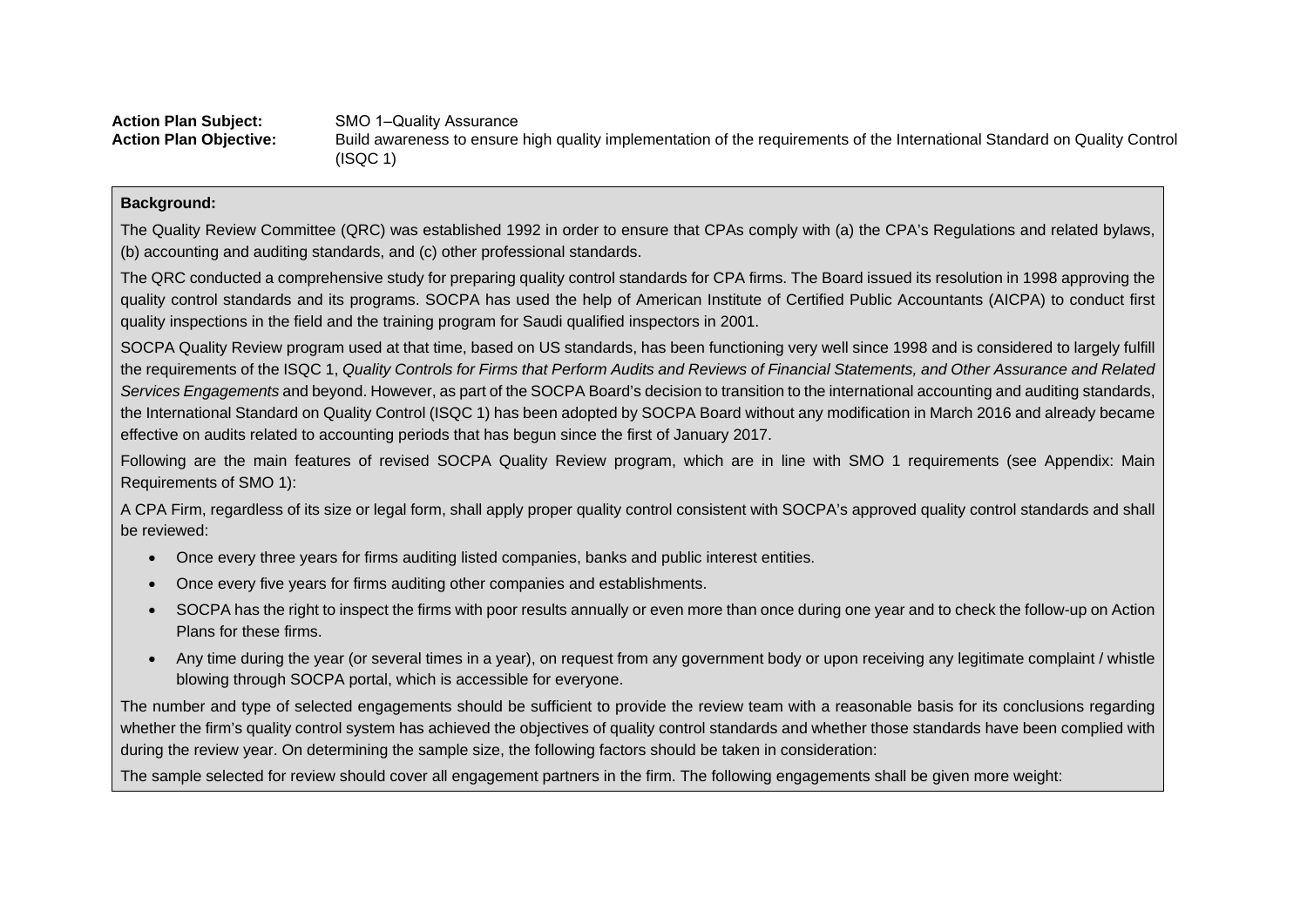1st. Engagements in which the public has great interest, such as public companies in which most of the shares are owned by the public, financial institutions, lending institutions, investment companies and securities houses. 2nd. Engagements in other specialized industries. 3rd. Big and complicated engagements; or engagements that involve higher risks.

Currently, SOCPA maintains ongoing processes to adopt any new requirements or pronouncements related to SMO 1– Quality Assurance.

| #  | <b>Start Date</b>                                                    | <b>Actions</b>                                                                                                                                                                                                                                                                                                                                                                                                                                                                                                                                                                                                                                                                                                                                                                                                                                                                                                                                                                                                                                                                                                                                                                     | <b>Completion Date</b>                                                                                                                                                        | <b>Responsibility</b>                                               | <b>Resource</b>          |  |  |
|----|----------------------------------------------------------------------|------------------------------------------------------------------------------------------------------------------------------------------------------------------------------------------------------------------------------------------------------------------------------------------------------------------------------------------------------------------------------------------------------------------------------------------------------------------------------------------------------------------------------------------------------------------------------------------------------------------------------------------------------------------------------------------------------------------------------------------------------------------------------------------------------------------------------------------------------------------------------------------------------------------------------------------------------------------------------------------------------------------------------------------------------------------------------------------------------------------------------------------------------------------------------------|-------------------------------------------------------------------------------------------------------------------------------------------------------------------------------|---------------------------------------------------------------------|--------------------------|--|--|
|    | Adoption of the International Standard on Quality Control 1 (ISQC 1) |                                                                                                                                                                                                                                                                                                                                                                                                                                                                                                                                                                                                                                                                                                                                                                                                                                                                                                                                                                                                                                                                                                                                                                                    |                                                                                                                                                                               |                                                                     |                          |  |  |
| 1. | January<br>2013                                                      | ISQC 1 has been adopted by SOCPA Board without any<br>modification in March 2016 and already became effective on audits<br>related to accounting periods that has begun since the first of<br>January 2017.                                                                                                                                                                                                                                                                                                                                                                                                                                                                                                                                                                                                                                                                                                                                                                                                                                                                                                                                                                        | Completed in March<br>2016                                                                                                                                                    | <b>SOCPA</b><br><b>Quality Review</b><br>Committee/<br><b>Board</b> | SOCPA technical<br>staff |  |  |
|    | <b>Maintaining Ongoing Processes</b>                                 |                                                                                                                                                                                                                                                                                                                                                                                                                                                                                                                                                                                                                                                                                                                                                                                                                                                                                                                                                                                                                                                                                                                                                                                    |                                                                                                                                                                               |                                                                     |                          |  |  |
| 2. | Ongoing                                                              | SOCPA is currently working with various reputed international<br>accountancy bodies to assist its members through building<br>awareness of ISQC 1 requirements and strengthening its process<br>of quality assurance as a whole. Following steps are being<br>undertaken:<br>Invite reviewers from the Institute of Chartered Accountants of<br>England and Whales (ICAEW) and the Institute of Chartered<br>Accountants of Pakistan (ICAP) under MOU with both bodies;<br>Studying the review working papers from these bodies in order<br>$\bullet$<br>to improve upon its own documentation;<br>Translation of ICAP's Audit Practices Manual (2012) into<br>$\bullet$<br>Arabic for use by SMPs in KSA;<br>Conducting workshops and presentations on auditing<br>$\bullet$<br>standards;<br>Appointment of Full time Experienced and Qualified Reviewers<br>$\bullet$<br>Specialized training sessions for our qualified full time<br>$\bullet$<br>reviewers covering full IFRS, IFRS for SMEs, ISQC 1 and ISAs<br>during 2021.<br>Liaising with other regulators in different jurisdictions to see<br>$\bullet$<br>best practices and to update our methodologies accordingly. | Completed<br>Completed<br>Completed in<br>December 2016<br>Experienced and<br>qualified full time<br>reviewers were<br>appointed starting<br>from 2017 to 2021<br>and ongoing | <b>SOCPA</b><br><b>Quality Review</b><br>Committee                  | SOCPA technical<br>staff |  |  |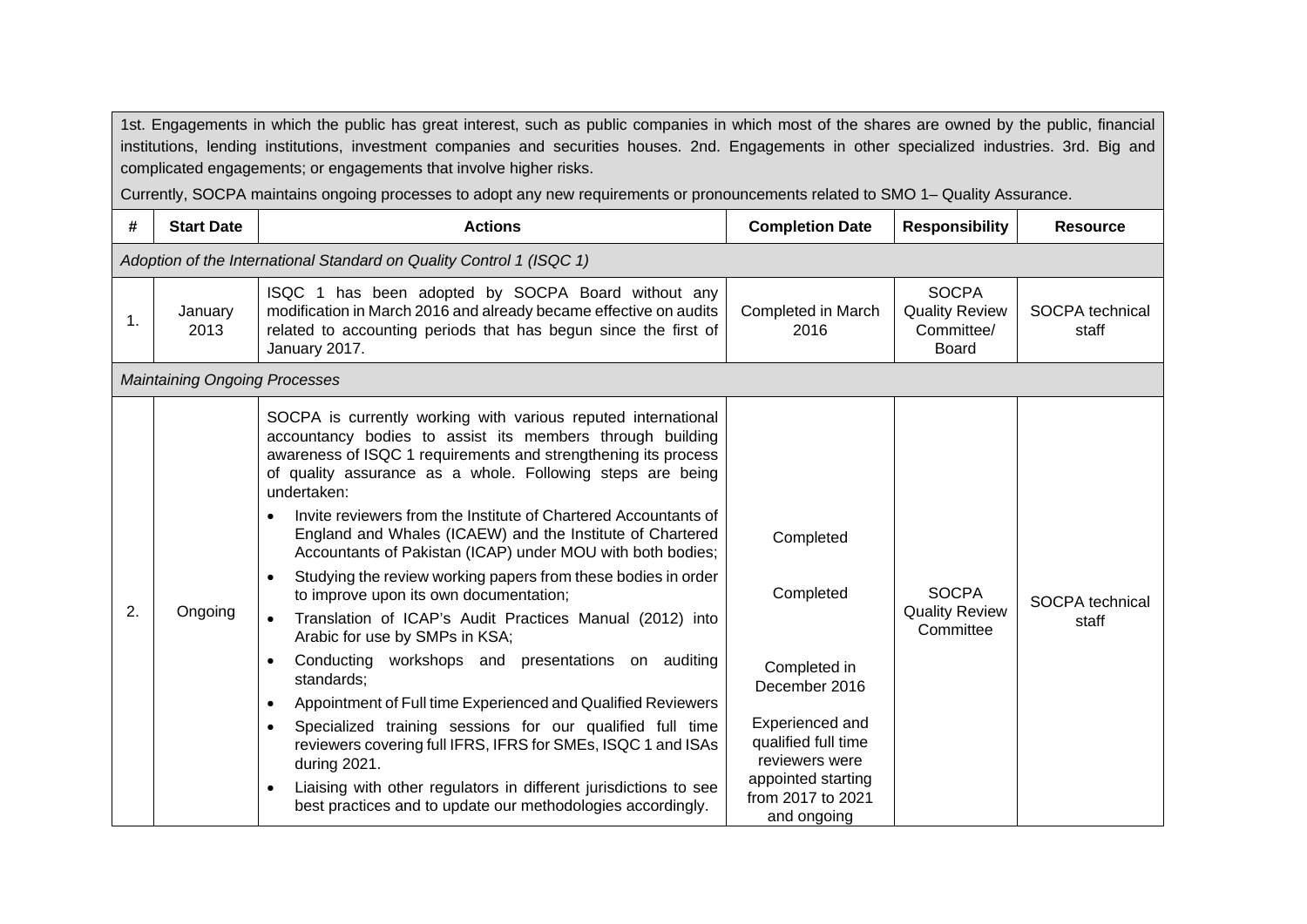|    |         |                                                                                                                                                                                                                                                                                                                                                                                                                                    | <b>Completed Full IFRS</b><br>and IFRS for SMEs<br>trainings for SOCPA<br>full time reviewers<br>through external<br>consultant in Q1<br>2021 and ISQC 1 and<br>ISA training planned<br>in Q2 2021<br>Ongoing                  |                                                    |                                             |
|----|---------|------------------------------------------------------------------------------------------------------------------------------------------------------------------------------------------------------------------------------------------------------------------------------------------------------------------------------------------------------------------------------------------------------------------------------------|--------------------------------------------------------------------------------------------------------------------------------------------------------------------------------------------------------------------------------|----------------------------------------------------|---------------------------------------------|
| 3. | Ongoing | Study by an external consultant to study the current SOCPA<br>Quality Review process and suggest improvements in the same.<br>Visited a regulator in another Jurisdiction for understanding their<br>methodology and accompanying their reviewers in field for some<br>of their inspections in order to understand best practices in other<br>Jurisdictions and to update our inspection methodologies for such<br>best practices. | February 2017<br>Completed<br>All the SOCPA full<br>time reviewers visited<br>the Regulator<br>Jurisdiction during<br>August 2019 and<br>later updated the<br>SOCPA inspection<br>methodology with the<br>best practices noted | <b>SOCPA Board</b>                                 | <b>SOCPA Quality</b><br>Review<br>Committee |
| 4. | Ongoing | SOCPA maintains ongoing processes to<br>adopt any<br>new<br>requirements or pronouncements related to SMO 1- Quality<br>Assurance.                                                                                                                                                                                                                                                                                                 | Ongoing                                                                                                                                                                                                                        | <b>SOCPA</b><br><b>Quality Review</b><br>Committee | SOCPA technical<br>staff                    |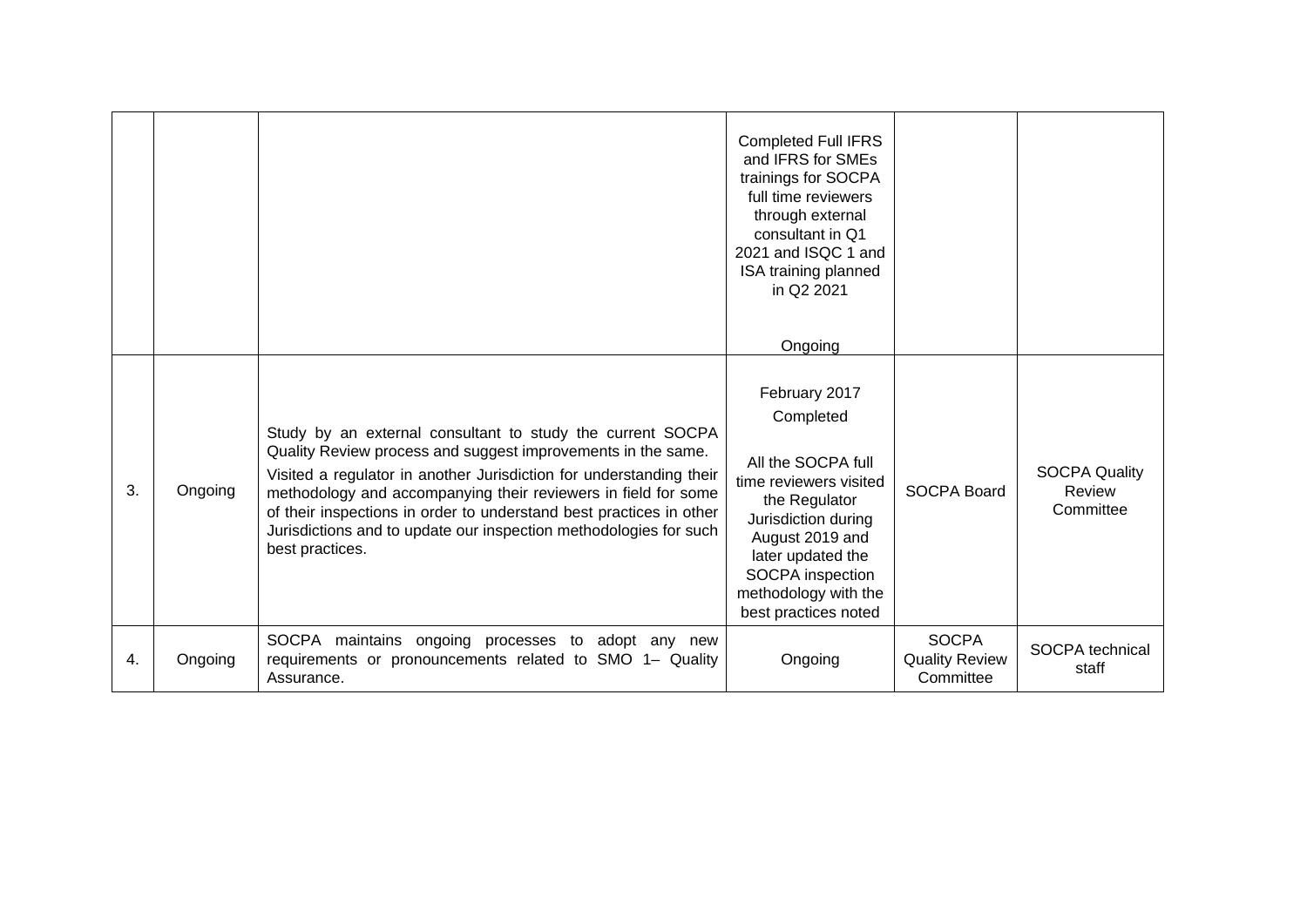# **Appendix I—Main Requirements of SMO 1**

| <b>Requirements</b>                                                                                                                                                               | Y                         | <b>N</b> | <b>Partially</b> | <b>Comments</b>                                                                                                                                                                                                                                                                                                                                                                                                                                                                                                                                                                                                                         |
|-----------------------------------------------------------------------------------------------------------------------------------------------------------------------------------|---------------------------|----------|------------------|-----------------------------------------------------------------------------------------------------------------------------------------------------------------------------------------------------------------------------------------------------------------------------------------------------------------------------------------------------------------------------------------------------------------------------------------------------------------------------------------------------------------------------------------------------------------------------------------------------------------------------------------|
| <b>Scope of the System</b><br>1. At a minimum, mandatory QA reviews are required for<br>all audits of financial statements.                                                       | $\mathbf{x}$              |          |                  | Selection is done from all Audits, Reviews and other<br>Assurance Services related to financial statements                                                                                                                                                                                                                                                                                                                                                                                                                                                                                                                              |
| Quality Control Standards and Other Quality Control<br><b>Guidance</b><br>2. Firms are required to implement a system of quality<br>control in accordance with ISQC 1.            |                           |          |                  | Currently in accordance with ISQC 1.                                                                                                                                                                                                                                                                                                                                                                                                                                                                                                                                                                                                    |
| 3. Most up to date versions of ISQC 1 and other relevant<br>ISAs are adopted as the quality control standards                                                                     | $\mathbf{x}$              |          |                  | ISQC 1 has already been approved by SOCPA Board<br>without any modification, became effective for audits<br>starting 1 Jan 2017.                                                                                                                                                                                                                                                                                                                                                                                                                                                                                                        |
| 4. Member Body assists firms in understanding<br>the<br>objectives of quality control and in implementing and<br>maintaining appropriate systems of quality control               | $\boldsymbol{\mathsf{X}}$ |          |                  | SOCPA conducts training sessions for accounting firms on<br>a regular basis. Further, SOCPA already had executed<br>a contract with ICAEW to provide free access to its SMPs<br>for the ICAEW portal which provides online information and<br>knowledge on international accounting, auditing and<br>ethical standards through its service<br>known as<br>'International Accounting, Auditing & Ethics.'<br>SOCPA has also completed the translation of Arabic<br>version of IFAC SMP Quality Control Guide to all firms and<br>this has been uploaded in SOCPA website for support to<br>firms under Small and Medium sized practices. |
| <b>Review Cycle</b><br>5. A cycle-based, risk-based, or a mixed approach for<br>selecting firms for QA review is used.                                                            | $\boldsymbol{\mathsf{X}}$ |          |                  | Part of the Quality Review annual plan.                                                                                                                                                                                                                                                                                                                                                                                                                                                                                                                                                                                                 |
| For cycle-based approach, quality control reviews are<br>6.<br>required to take place at least every six years (and every<br>three years for audits of public interest entities). | X                         |          |                  | 3 years for public interest entities and 5 years for others.<br>However, the interval may be shorter for firms with poor<br>prior review results. Further, special reviews are also<br>any time during the year (or several times<br>carried out<br>in a year) on request from any government body or upon                                                                                                                                                                                                                                                                                                                              |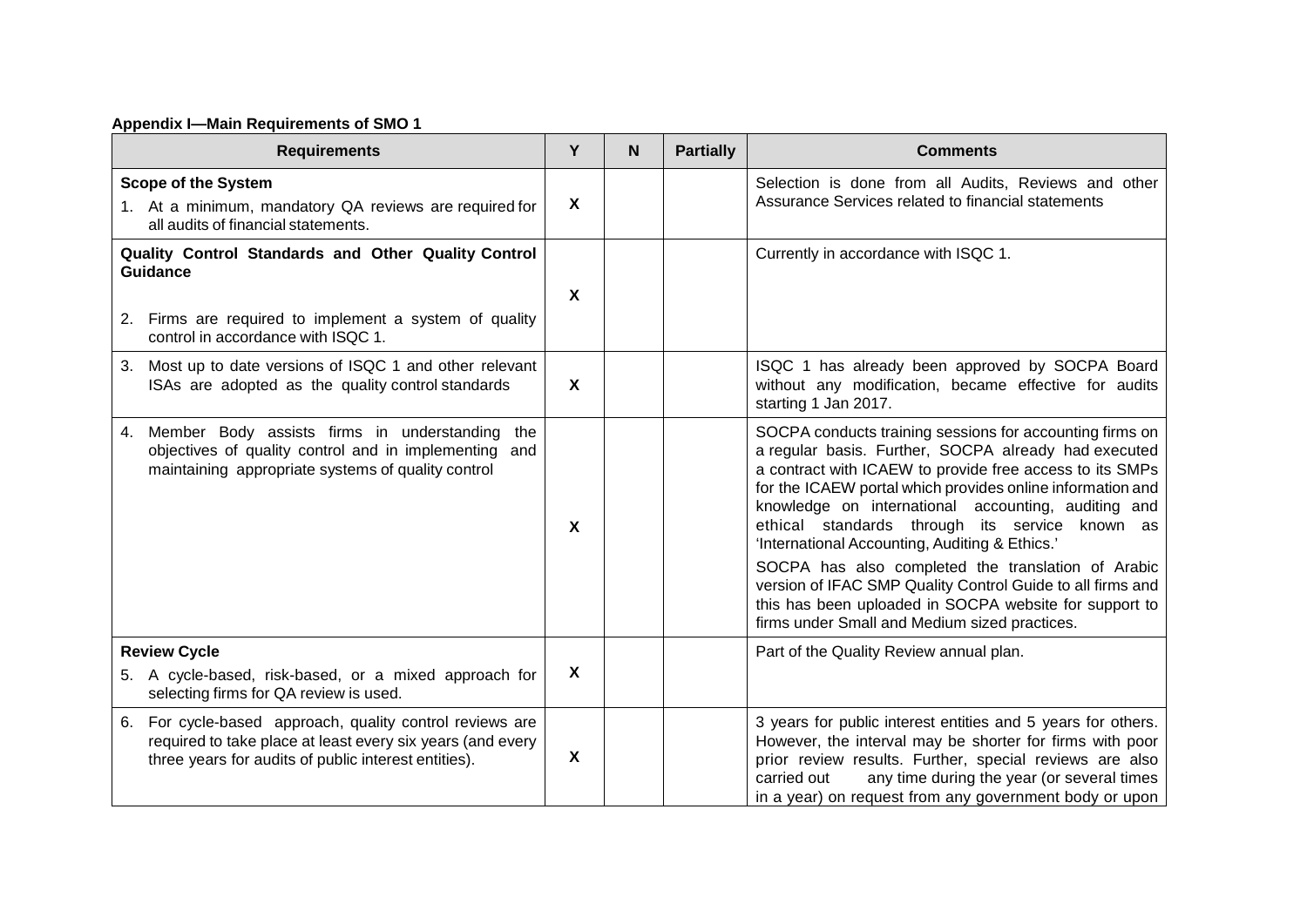| <b>Requirements</b>                                                                                                                                                                                        | Y                         | N. | <b>Partially</b> | <b>Comments</b>                                                                                                                                                                                                                                                                                                                                    |
|------------------------------------------------------------------------------------------------------------------------------------------------------------------------------------------------------------|---------------------------|----|------------------|----------------------------------------------------------------------------------------------------------------------------------------------------------------------------------------------------------------------------------------------------------------------------------------------------------------------------------------------------|
|                                                                                                                                                                                                            |                           |    |                  | receiving any legitimate complaint / whistle blowing<br>through SOCPA portal, which is accessible for everyone                                                                                                                                                                                                                                     |
| <b>QA Review Team</b><br>7. Independence of the QA Team is required to be<br>assessed and documented.                                                                                                      | $\boldsymbol{\mathsf{X}}$ |    |                  | SOCPA is mostly executing the reviews with full time<br>SOCPA Independent Reviewers. If any subject matter<br>experts are included they are required to sign the<br>Independence declaration.                                                                                                                                                      |
| QA Team possesses appropriate levels of expertise<br>8.                                                                                                                                                    | $\boldsymbol{\mathsf{X}}$ |    |                  | SOCPA full time QC team currently comprise of<br>experienced and qualified reviewers. Further, subject<br>matter experts are also engaged on need basis.                                                                                                                                                                                           |
| Reporting<br>9. Documentation of evidence supporting the quality<br>control review report is required.                                                                                                     | X                         |    |                  | SOCPA has prepared its detailed inspection checklists<br>(containing requirements of ISQC 1 and ISAs), which is<br>duly filled by the reviewers for each inspection as an<br>evidence supporting the QC review report. Further, based<br>on the requirement of the QC manual, we obtain full set of<br>the working papers for the selected sample. |
| 10. After completion of review, exit meeting is held and<br>minuted. Copy of minutes and review notes are signed by<br>both reviewer and reviewee.                                                         |                           |    |                  | All inspection have closing meetings and the minutes for<br>such closing meetings are signed by both SOCPA<br>Reviewers and Firms representatives.                                                                                                                                                                                                 |
| 11. A written report is issued upon conclusion of the QA<br>review and provided to the firm/partner reviewed.                                                                                              | $\boldsymbol{\mathsf{X}}$ |    |                  | The final inspection report containing the findings /<br>recommendations are signed by both SOCPA Reviewers<br>and Firms representatives                                                                                                                                                                                                           |
| <b>Corrective and Disciplinary Actions</b><br>12. Reviewed firms/partners are required to make timely<br>adjustments to meet recommendations from the review<br>report.                                    | $\mathbf{x}$              |    |                  | A detailed action plan is agreed with the firm for corrective<br>actions, where the firm is classified as non-compliant. Such<br>action plans are followed up by the SOCPA reviewers                                                                                                                                                               |
| 13. QA review system is linked to the Investigation and<br>Discipline system.                                                                                                                              | $\boldsymbol{\mathsf{X}}$ |    |                  | Findings are shared with the Investigation Committee.                                                                                                                                                                                                                                                                                              |
| <b>Consideration of Public Oversight</b><br>14. The body responsible for QA reviews cooperates with its<br>oversight body and shares information on the functioning<br>of the QA review system, as needed. | $\boldsymbol{\mathsf{X}}$ |    |                  | SOCPA closely coordinates with Capital Market Authority<br>(CMA) who are responsible for Public Oversight in Kingdom<br>of Saudi Arabia. SOCPA has signed detailed MOU with<br>CMA for sharing of information and assisting each other in<br>review processes.                                                                                     |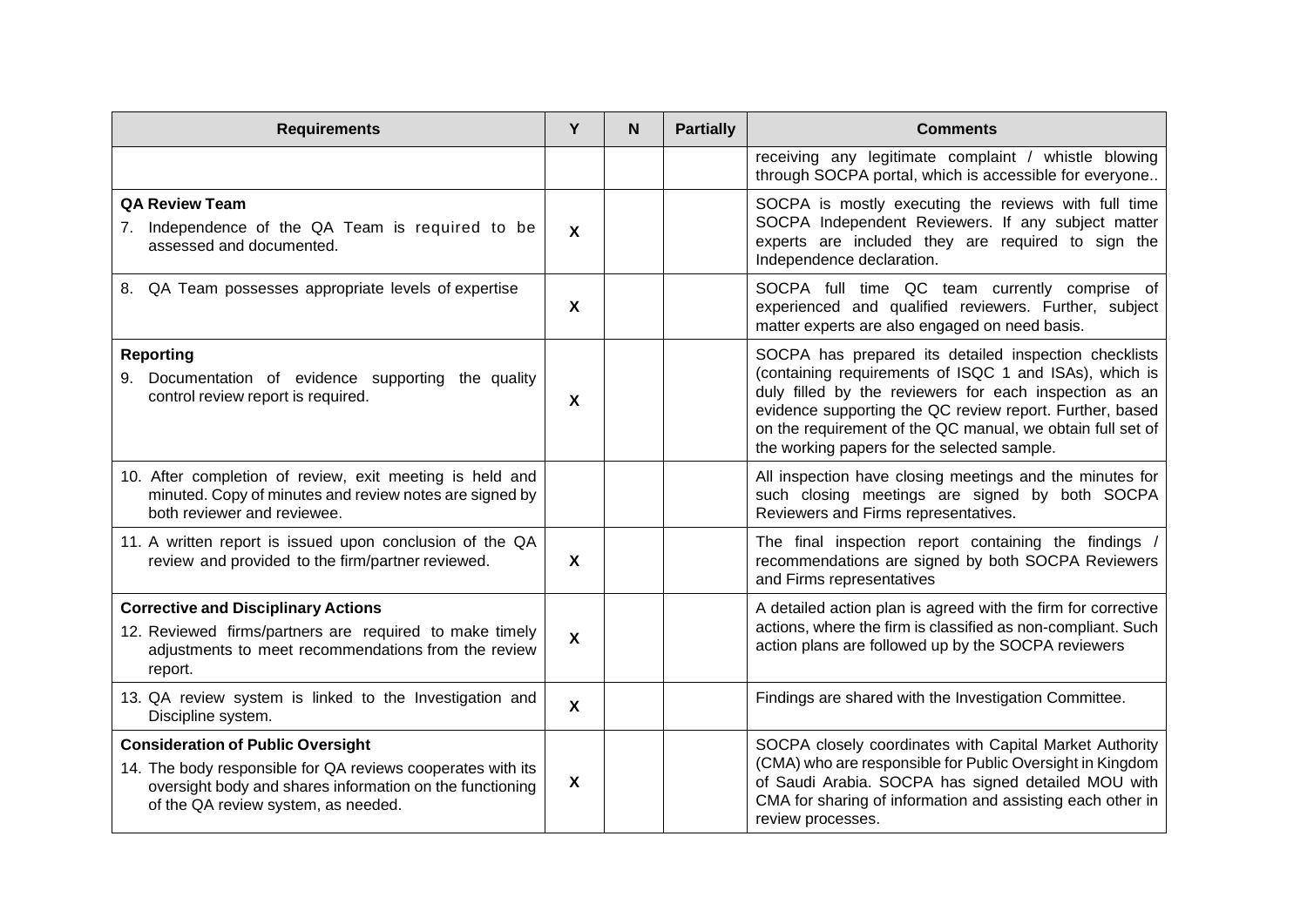| <b>Requirements</b>                                                                                                                                  |   | N | <b>Partially</b> | <b>Comments</b>                                                                                                                                                                                                                                                                      |
|------------------------------------------------------------------------------------------------------------------------------------------------------|---|---|------------------|--------------------------------------------------------------------------------------------------------------------------------------------------------------------------------------------------------------------------------------------------------------------------------------|
| <b>Regular Review of Implementation and Effectiveness</b><br>15. Regular reviews of implementation and effectiveness of<br>the system are performed. |   |   |                  | An external consultant was appointed to review the existing<br>system and recommend improvements and the same has<br>been completed during 2019.                                                                                                                                     |
|                                                                                                                                                      | X |   |                  | Further, SOCPA QC department liaises with other<br>regulatory bodies world-wide for arrangements towards<br>understanding their methodologies and identifying the best<br>practices and based on those results SOCPA regularly<br>updates its QC policies and methodologies.         |
|                                                                                                                                                      |   |   |                  | In addition to above, SOCPA is also working towards a plan<br>to have another review by external consultant to review the<br>newly improved inspection mechanism and to have<br>independent recommendations for further enhancing the<br>efficiency and effectiveness of the system. |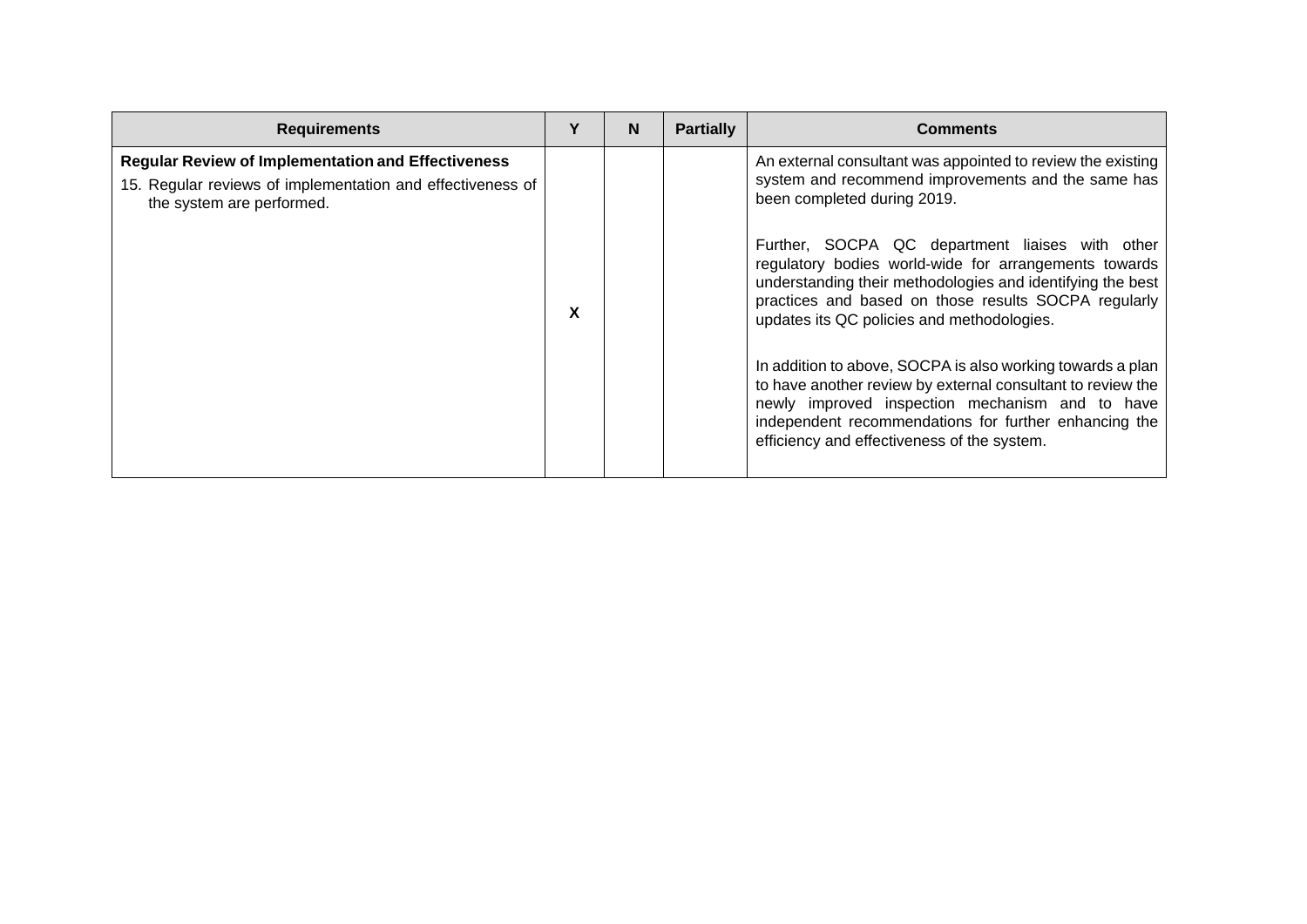**Action Plan Subject:** SMO 2–International Education Standards for Professional Accountants and Other Pronouncements issued by the IAESB **Action Plan Objective:** Continue to use best endeavors to ensure that all requirements of IESs, IEPSs and IEIPs are adopted in Saudi Arabia in one step

## **Background:**

SOCPA is in charge of professional examinations, CPD, and approves CPA firms that can offer training to candidates wishing to fulfill the requirements for certification. All these activities, for which SOCPA is in charge, meet, through convergence, the requirements of IESs, IEPSs and IEIPs as contained in the Framework of International Education Statements issued by IAESB. IPD programs are under the responsible of other bodies.

Although several IPD requirements comply with the revised IES (pre-qualification requirements in Saudi Arabia demonstrate a high level of alignment with IESs), however SOCPA upon its full adoption of IFRS, ISA, and ISQC1, believes that meeting all requirements of IES is a must. Work towards adoption of IES in one step is running smoothly. SOCPA is driving other responsible bodies to make high effort through evaluating the standards of qualifying examinations, courses, and training set or offered by the constituent bodies; evaluating and monitoring training courses of foreign institutions with a view to making recommendations to the constituent bodies.

Since 2012, SOCPA has been working on promoting to the local universities the need to incorporate IFRSs, ISAs, and the IESBA Code of Ethics into their curriculum. SOCPA has translated globally recognized books based on the international standards which are being used by Saudi leading universities.. It is expected that, before the end of this year plans to address gaps or missing requirements will be established and IES will be adopted in one step. SOCPA also takes in consideration, the implementation process of building awareness of the adopted standards, provide relevant education and training, develop or disseminate implementation guidance and any other activities that promote proper understanding and use of the standards in practice. SOCPA notifies, on an ongoing basis, its members of all new, proposed, and revised international standards and other pronouncements issued by the IAESB.

Entry requirement for SOCPA qualification is a Bachelor's degree in Accountancy or any other acceptable equivalent certificate with at least 21 accounting academic hours, while to be a licensed auditor, a candidate who passed SOCPA exams must have the prescribed practical experience (i.e. minimum of one year) in the field of accounting or auditing after graduation. Every SOCPA full member practitioner is required to complete 300 CPD points (approximately 180 hours) every year. Currently, SOCPA are working on updating the rules and policies of CPD to be aligned with the new membership types included in the new law of Accounting and Auditing Profession and to fully comply with IES 7.

Furthermore, since 2017, SOCPA professional examinations have been set based on international standards.

With regard to education alignment, in November 2016 SOCPA held a Workshop on the outputs of education in Saudi university accounting departments and their adaptation to the labor market. A number of accountants, representatives of government agencies, and heads of accounting departments in Saudi universities participated in the workshop. The recommendations made at the workshop included adoption of International standards in accounting and auditing by accounting departments in Saudi universities, in line with their application in the kingdom at the beginning of 2017, and increasing research in International accounting and auditing standards.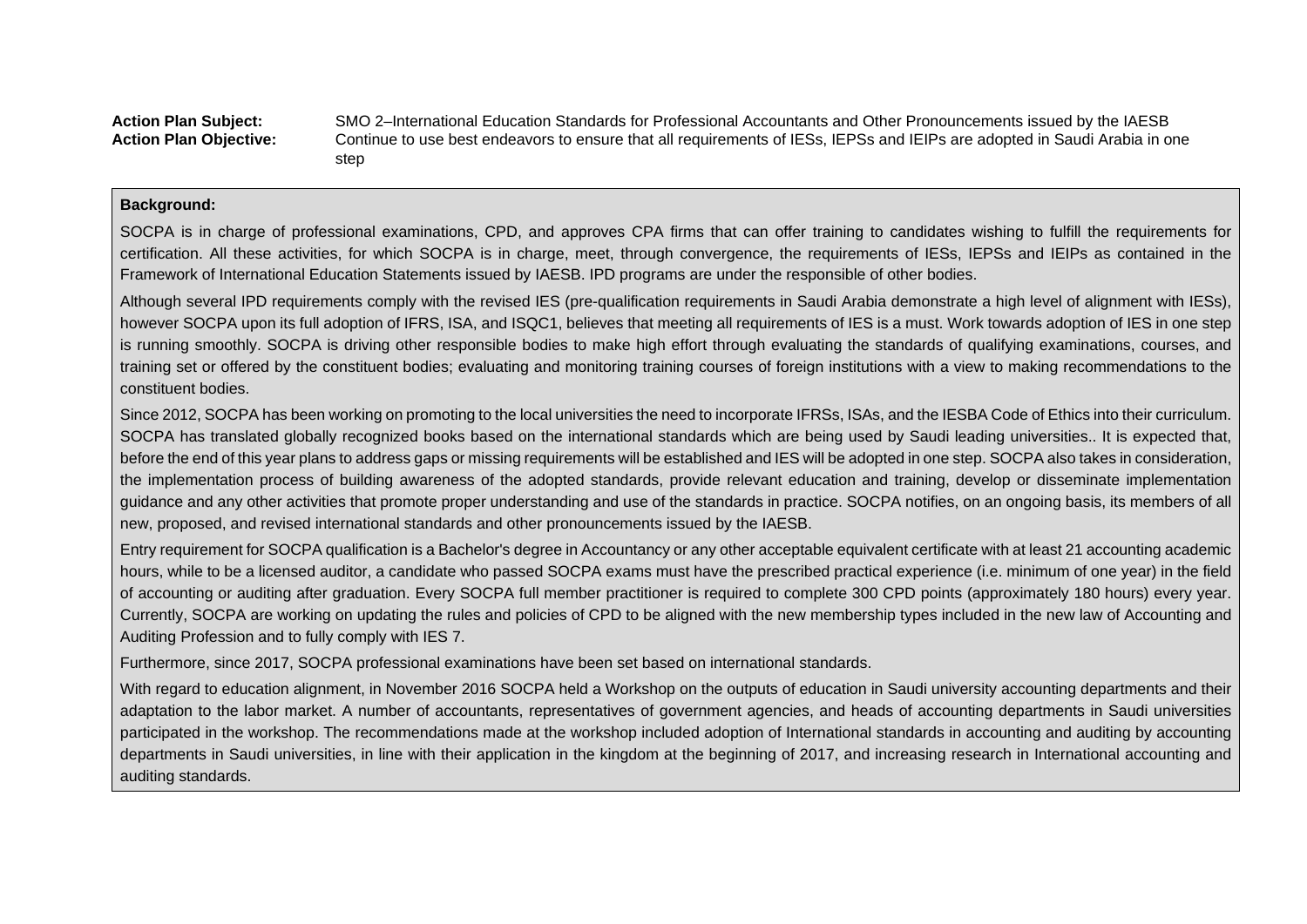In January 2018 a ceremony were held between SOCPA and Saudi universities to launch books translated by SOCPA that are based on International standards in accounting and auditing, and the universities were urged to use those books as references. To the best of our knowledge, majority of universities have adopted these books in their curricula.

In order to make a tremendous influential step, SOCPA are currently working on an educational initiative with a local university professionally recognized in the accounting discipline to design updated international-oriented accounting curricula complying with IESs to assist local universities to align their curricula with labor market needs. At the meantime, several webinars, focus groups, workshops will be held to assess challenges and raise awareness of accounting contemporary subjects among accounting faculties in local universities (e.g. IFRS, IPSAS, Tax, big data analytics, etc.). By the end of this project, SOCPA will offer well-designed flexible and adaptable accounting curricula to all local universities to enhance and improve the quality of accounting education in the KSA.

| #  | <b>Start Date</b> | <b>Actions</b>                                                                                                                                                                                                                                                                                                                                   | <b>Completion</b><br><b>Date</b> | <b>Responsibility</b>     | <b>Resource</b>                                                             |
|----|-------------------|--------------------------------------------------------------------------------------------------------------------------------------------------------------------------------------------------------------------------------------------------------------------------------------------------------------------------------------------------|----------------------------------|---------------------------|-----------------------------------------------------------------------------|
|    |                   | Consider the Inclusion of IES Requirements into All Aspects of the Professional Accountancy Education System                                                                                                                                                                                                                                     |                                  |                           |                                                                             |
|    | 2012              | Promoting to the local universities the need to incorporate<br>IFRSs, ISAs, and the IESBA Code of Ethics into their<br>curriculum. Letters sent by SOCPA to all universities in KSA.                                                                                                                                                             | Ongoing                          | SOCPA education committee | SOCPA staff / Members of<br>the education committee<br>and university staff |
| 2. | April 2016        | SOCPA engage with other responsible bodies in making high<br>effort through evaluating the standards of qualifying<br>examinations, courses, and training set or offered by the<br>constituent bodies; evaluating and monitoring training courses<br>of foreign institutions with a view to making recommendations<br>to the constituent bodies. | Ongoing                          | SOCPA education committee | SOCPA staff / Members of<br>the education committee<br>and university staff |
| 3. | Ongoing           | SOCPA also takes in consideration, the implementation<br>process of building awareness of the adopted standards,<br>provide relevant education and training, develop or<br>disseminate implementation guidance and any other activities<br>that promote proper understanding and use of the standards<br>in practice.                            | Ongoing                          | SOCPA education committee | SOCPA staff / Members of<br>the education committee<br>and university staff |
| 4. | 2012              | globally<br>recognized<br>Translate<br>books based<br>the<br>on<br>international standards. The books translated up to now are<br>being used by leading Saudi universities. Following books<br>have been translated: Publisher: Pearson Education Inc.<br>Principles of Auditing 3 /e Editions by Hayes, Wallage and<br>Gortemaker               | Completed<br>in December<br>2016 | SOCPA education committee | SOCPA staff / Members of<br>the education committee<br>and university staff |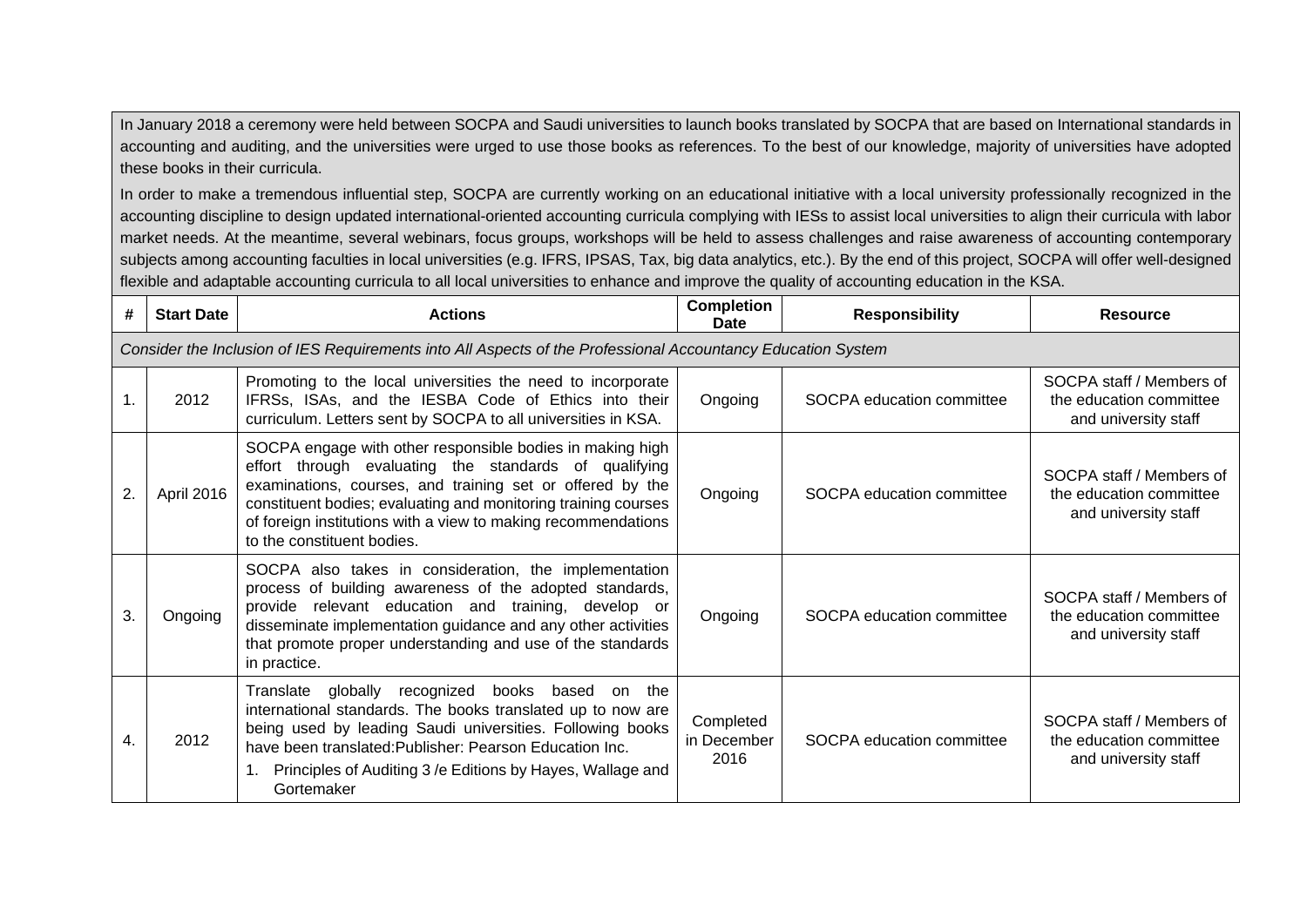|    |      | Financial Accounting 9th Editions by Harrison, horngren,<br>2.<br>Thomas and Suwardy                                                                                                                                                                                                                                                                                                                  |                          |                             |                                                                             |
|----|------|-------------------------------------------------------------------------------------------------------------------------------------------------------------------------------------------------------------------------------------------------------------------------------------------------------------------------------------------------------------------------------------------------------|--------------------------|-----------------------------|-----------------------------------------------------------------------------|
|    |      | Advanced Accounting 11th & 1st Editions by Floyd A.<br>3.<br>Beams, Joseph H Anthony, Bruce Bettinghus, and<br>Kenneth Smith                                                                                                                                                                                                                                                                          |                          |                             |                                                                             |
|    |      | Intermediate Accounting, Volume 1. Third Edition by Kin Lo<br>4.<br>and George Fisher                                                                                                                                                                                                                                                                                                                 |                          |                             |                                                                             |
|    |      | Intermediate Accounting, Volume 2. by Kin Lo and George<br>5.<br>Fisher                                                                                                                                                                                                                                                                                                                               |                          |                             |                                                                             |
| 5. | 2021 | Revising and updating rules and policies of CPD to comply<br>with both the new law of Accounting & Auditing and IES 7                                                                                                                                                                                                                                                                                 | Completed<br>in August   | SOCPA education committee   | SOCPA staff / Members of<br>the education committee                         |
| 6. | 2021 | Designing an international-oriented accounting curricula<br>complying with IESs for local universities                                                                                                                                                                                                                                                                                                | May 2022                 | SOCPA education committee   | SOCPA staff / Members of<br>the education committee<br>and university staff |
| 7. | 2014 | Convert the SOCPA Accounting and Auditing exams on<br>international standards.                                                                                                                                                                                                                                                                                                                        | Completed<br>in May 2017 | SOCPA examination committee | SOCPA staff                                                                 |
| 8. |      | Signed a contract with the Institute of Chartered Accountants<br>of England and Whales to provide free access to its SMPs for<br>the Institute of Chartered Accountants of England Wales<br>portal, which provides online information and knowledge on<br>international accounting, auditing, and ethical standards<br>through its service known as "International Accounting,<br>Auditing & Ethics." | Completed<br>in 2016     |                             |                                                                             |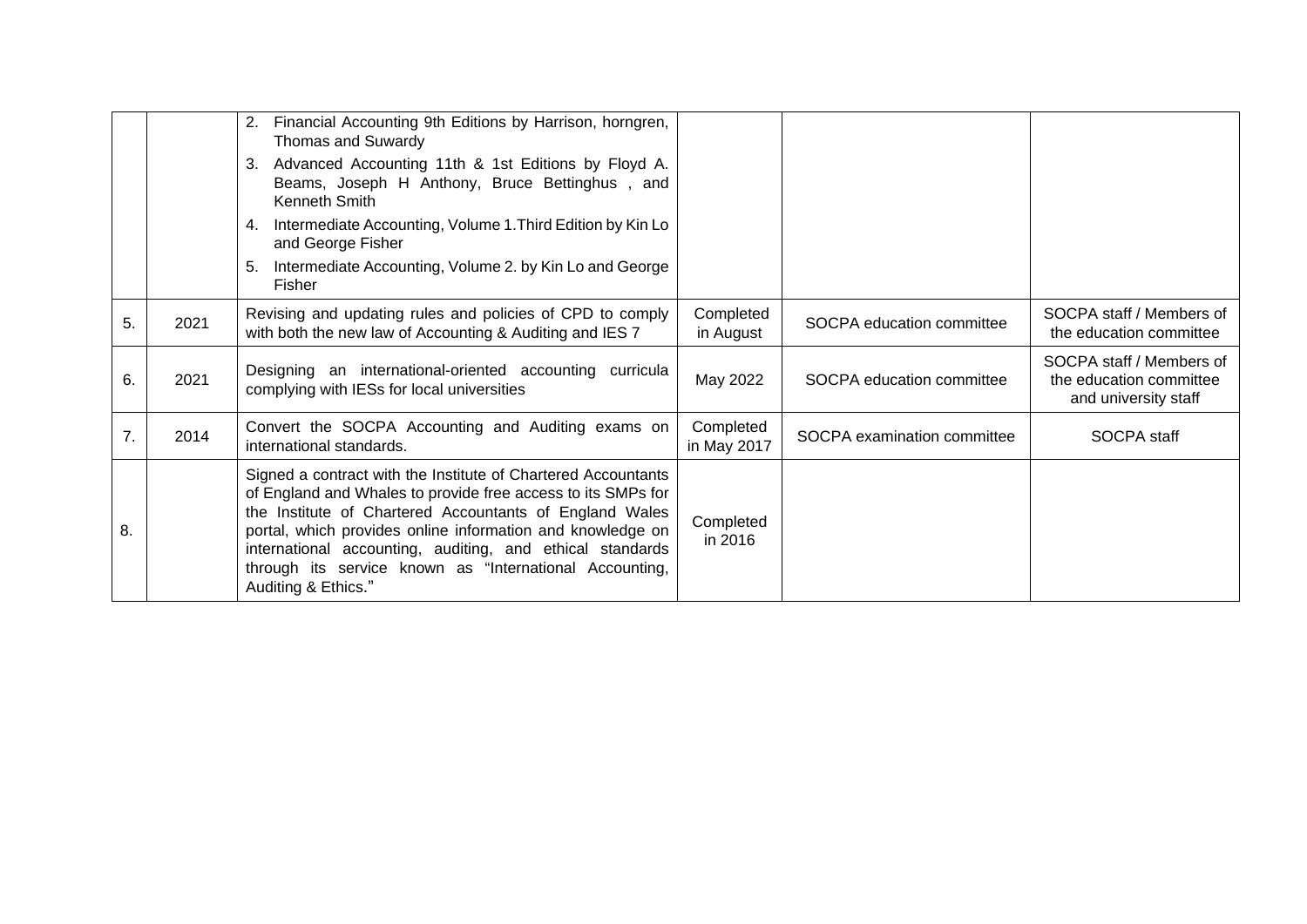| <b>Action Plan Subject:</b>   | SMO 3-International Standards and other Pronouncements Issued by the IAASB                                     |
|-------------------------------|----------------------------------------------------------------------------------------------------------------|
| <b>Action Plan Objective:</b> | Build awareness to ensure high quality implementation of the requirements of International Standards and other |
|                               | Pronouncements issued by the IAASB                                                                             |

Under the CPAs Regulations, SOCPA is responsible for reviewing, developing, and approving auditing standards. In 2012, SOCPA Board decided to transit to the standards issued by the International Auditing and Assurance Standards Board (IAASB) starting from the first of January 2017. The implementation of the transition plan has required an appropriate approach including study of the IAASB Standards, looking into the application period and to decide whether any changes are needed on IAASB Standards, or on the current rules and regulations. The following procedures has been applied on each of the IAASB Standards:

- 1. SOCPA Auditing Standards Committee (ASC) has studied the IAASB Standard to find out whether it can be applied as it is or it should be amended to be in line with local rules and regulations, taking in consideration level of technical and professional preparedness in the Kingdom.
- 2. SOCPA has organized roundtable meetings which included accounting firms, academics and representatives of supervision bodies who deliberated and discussed the standard.
- 3. SOCPA ASC has discussed comments made during the roundtable meetings, and made any necessary additions or changes that enhance the standard or its application in the Kingdom.
- 4. SOCPA ASC's recommendations has been publicized to solicit comments by the public.
- 5. Comments made by the public has been discussed and any necessary amendments been incorporated for the standard to be approved for application in the Kingdom.

Now, all ISAs and other pronouncements issued by the International Auditing and Assurance Standards Board (IAASB) are adopted by SOCPA in accordance with the IAASB's modification policy. The endorsed standards became effective as of the beginning of 2017. Modifications include only:

- $\triangleright$  Audit documentation (ISA 230) retention period for at least 10 years as required by CPAs Regulations
- $\triangleright$  Adding footnotes in the audit report illustrations to comply with the legal requirements

As of 2019, the 2018 version of ISA has been endorsed for application in the jurisdiction. SOCPA translated the handbook in line with IFAC translation policy, available here

SOCPA also takes in consideration, the implementation process of building awareness of the adopted standards, provide relevant education and training, develop or disseminate implementation guidance and any other activities that promote proper understanding and use of the standards in practice. SOCPA notifies its members of all new, proposed, and revised international standards and other pronouncements issued by the IAASB. SOCPA maintains ongoing processes to translate into Arabic language and to adopt any new requirements, standards or pronouncements issued by the International Auditing and Assurance Standards Board (IAASB). SOCPA signed an agreement with IFAC for translation of ISAs as part of its adoption process.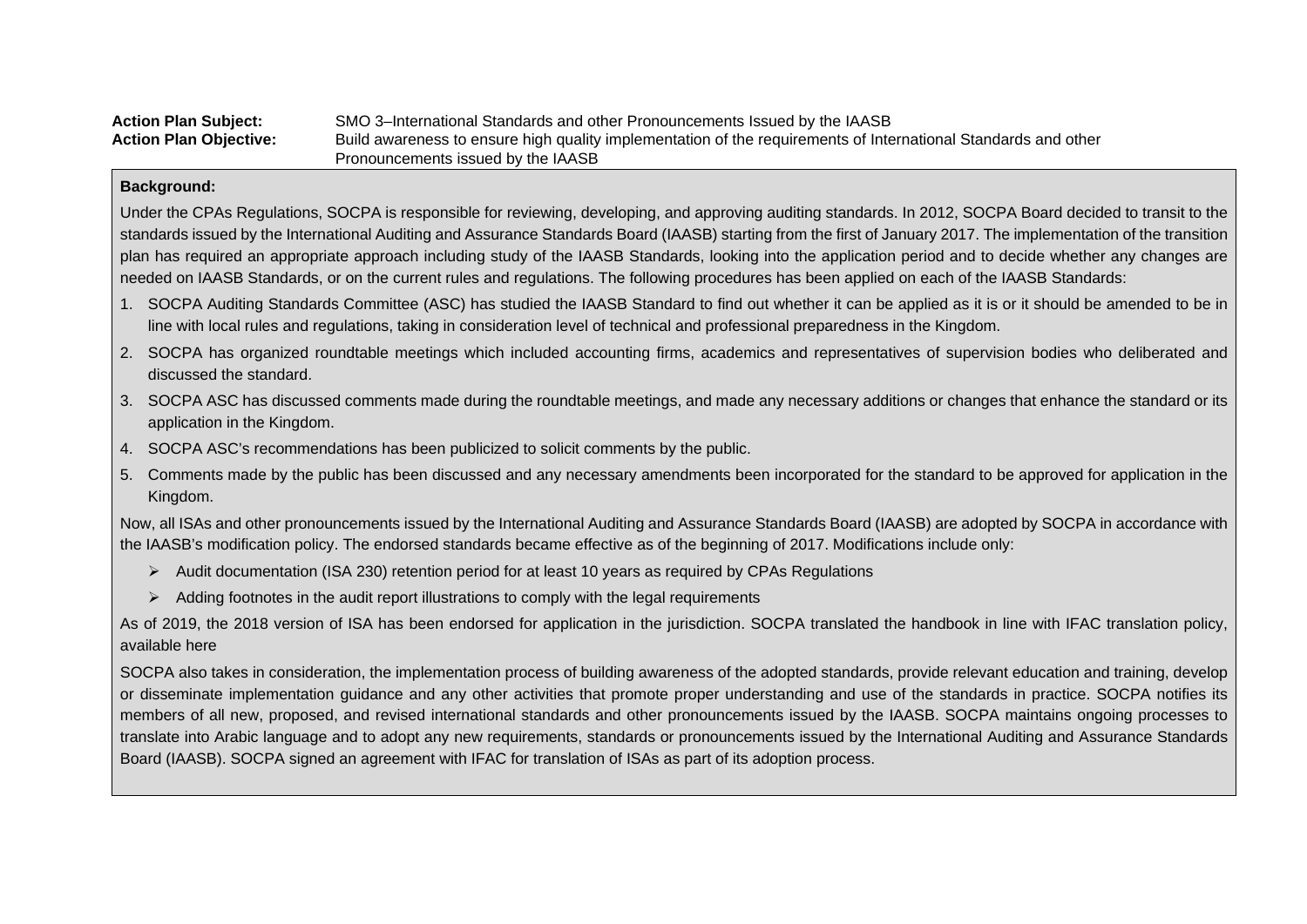| #             | <b>Start Date</b>                                                                                                                                                                 | <b>Actions</b>                                                                                                                                                                                                                                                                                                                                                                  | <b>Completion Date</b>   | <b>Responsibility</b>                                                     | <b>Resource</b>                                                                 |  |
|---------------|-----------------------------------------------------------------------------------------------------------------------------------------------------------------------------------|---------------------------------------------------------------------------------------------------------------------------------------------------------------------------------------------------------------------------------------------------------------------------------------------------------------------------------------------------------------------------------|--------------------------|---------------------------------------------------------------------------|---------------------------------------------------------------------------------|--|
|               |                                                                                                                                                                                   | Adoption of the International Standard and other Pronouncements Issued by the IAASB                                                                                                                                                                                                                                                                                             |                          |                                                                           |                                                                                 |  |
| $\mathbf 1$ . | January 2012                                                                                                                                                                      | SOCPA Board decided to transit to the standards issued<br>by the International Auditing and Assurance Standards<br>Board (IAASB) (2016-2017 version) starting from 1<br>January 2017<br>As of 2019, the 2018 version of ISA has been endorsed<br>for application in the jurisdiction. SOCPA translated the<br>handbook in line with IFAC translation policy, available<br>here. | Completed                | <b>SOCPA Auditing</b><br>Committee                                        | SOCPA technical staff                                                           |  |
|               | Building Awareness of the Pronouncements issued by the International Auditing and Assurance Standards Board (IAASB) and on Supporting Implementation of<br>the Auditing Standards |                                                                                                                                                                                                                                                                                                                                                                                 |                          |                                                                           |                                                                                 |  |
| 2.            | January 2013                                                                                                                                                                      | SOCPA also takes in consideration, the implementation<br>process of building awareness of the adopted standards,<br>provide relevant education and training, develop or<br>disseminate implementation guidance and any other<br>activities that promote proper understanding and use of<br>the standards in practice.                                                           | Ongoing                  | <b>SOCPA Auditing</b><br>Committee                                        | SOCPA technical staff                                                           |  |
| 3.            | October 2013                                                                                                                                                                      | Development of certification examination and training<br>material in accordance with ISAs.                                                                                                                                                                                                                                                                                      | Completed in May<br>2017 | SOCPA Examination /<br>Training / Auditing<br><b>Standards Committees</b> | <b>SOCPA Assistant Secretary</b><br>General for Exams /<br>Training / Standards |  |
| 4.            | January 2016                                                                                                                                                                      | Make available to members of the profession translated<br>copies of IFAC implementation guides. Regular training<br>sessions on ISAs.                                                                                                                                                                                                                                           | Ongoing                  | <b>SOCPA Auditing</b><br><b>Standards Committee</b>                       | <b>SOCPA Assistant Secretary</b><br><b>General for Standards</b>                |  |
| 5.            | Ongoing                                                                                                                                                                           | Establish a system to monitor the activities of the IAASB<br>and to provide comments on new and revised<br>pronouncements that are issued by the Board.                                                                                                                                                                                                                         | Ongoing                  | <b>SOCPA Auditing</b><br><b>Standards Committee</b>                       | <b>SOCPA Assistant Secretary</b><br><b>General for Standards</b>                |  |
|               | <b>Maintaining Ongoing Processes</b>                                                                                                                                              |                                                                                                                                                                                                                                                                                                                                                                                 |                          |                                                                           |                                                                                 |  |
| 6.            | January 2014                                                                                                                                                                      | Review of revised SMO 3 requirements and possible<br>incorporation of changes into adopted standards.                                                                                                                                                                                                                                                                           | Ongoing                  | <b>SOCPA Auditing</b><br><b>Standards Committee</b>                       | <b>SOCPA Assistant Secretary</b><br><b>General for Standards</b>                |  |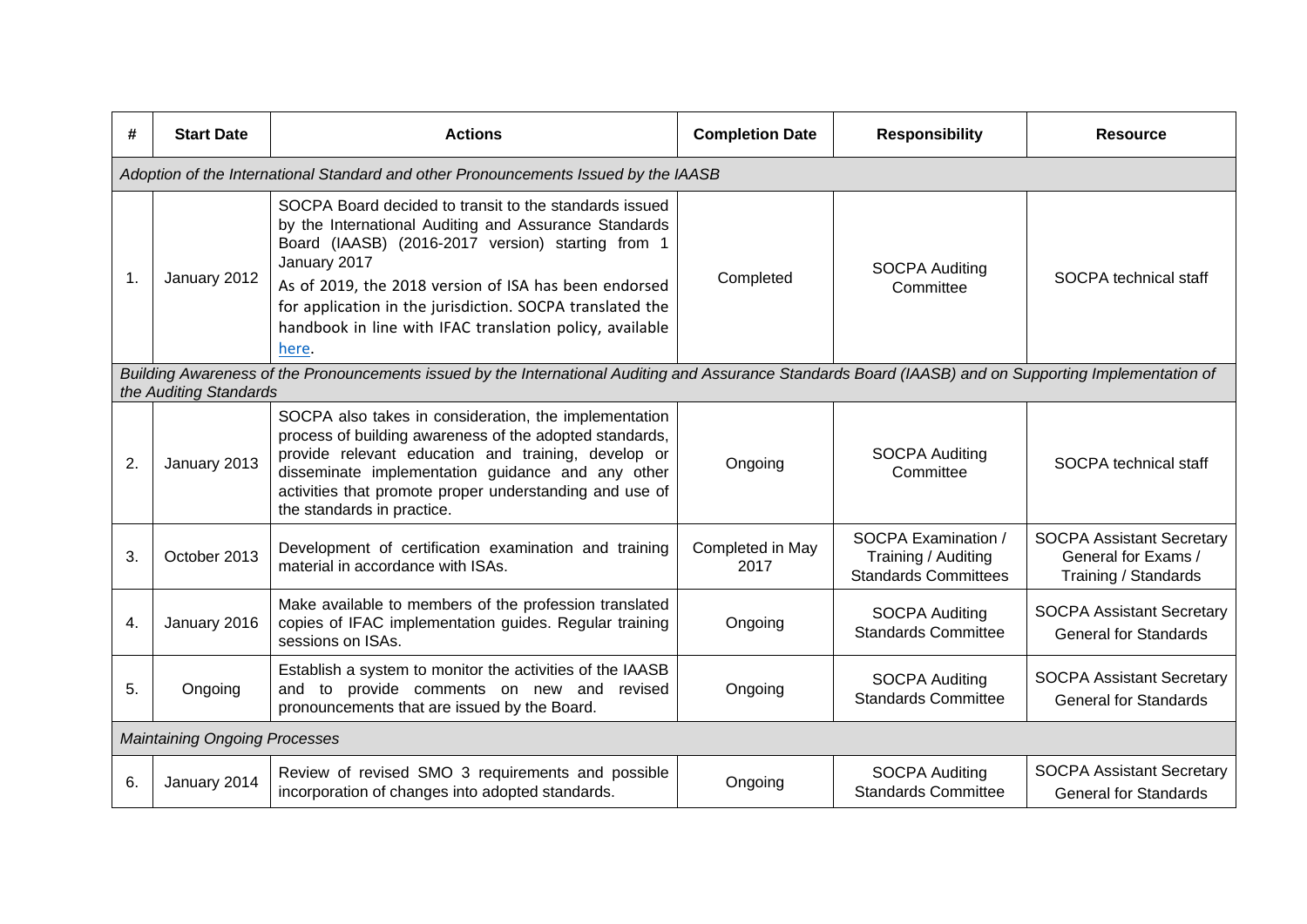| #   | <b>Start Date</b> | <b>Actions</b>                                                                                                                                                                    | <b>Completion Date</b> | <b>Responsibility</b>              | <b>Resource</b>                                                  |
|-----|-------------------|-----------------------------------------------------------------------------------------------------------------------------------------------------------------------------------|------------------------|------------------------------------|------------------------------------------------------------------|
|     | Ongoing           | SOCPA notifies its members of all new, and revised<br>international standards and other pronouncements<br>issued by the IAASB through website and magazine.                       | Ongoing                | SOCPA Auditing<br>Committee        | <b>SOCPA Assistant Secretary</b><br><b>General for Standards</b> |
| -8. | Ongoing           | SOCPA maintains ongoing processes to adopt any new<br>requirements, standards or pronouncements issued by<br>the International Auditing and Assurance Standards<br>Board (IAASB). | Ongoing                | <b>SOCPA Auditing</b><br>Committee | <b>SOCPA Assistant Secretary</b><br><b>General for Standards</b> |
|     | February<br>2017  | SOCPA has recently signed an agreement with IFAC for<br>translation of ISAs as part of its adoption process.                                                                      | Aug 2017               | <b>SOCPA Auditing</b><br>Committee | <b>SOCPA Assistant Secretary</b><br><b>General for Standards</b> |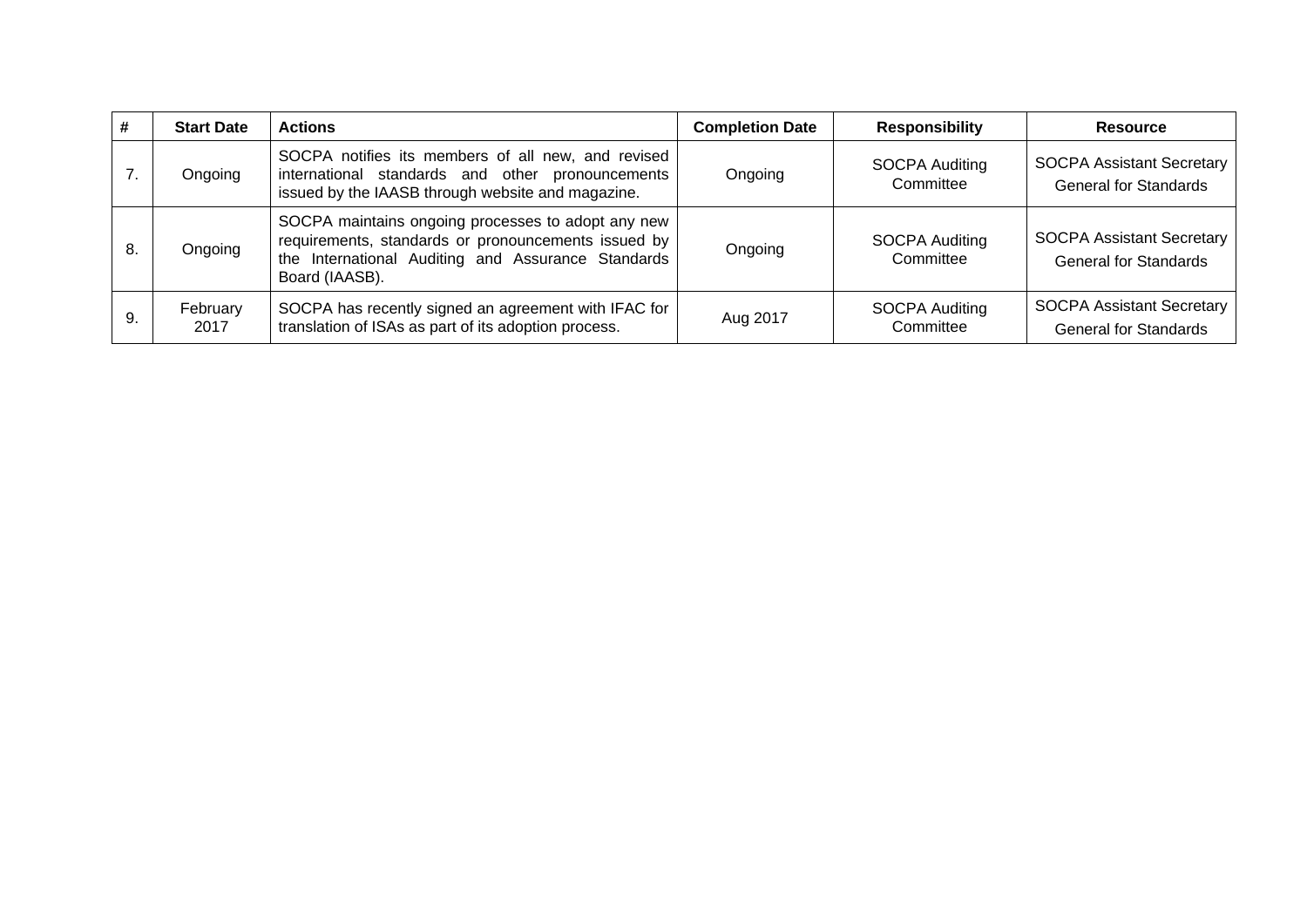| <b>Action Plan Subject:</b>   | SMO 4–IESBA Code of Ethics for Professional Accountants                                           |
|-------------------------------|---------------------------------------------------------------------------------------------------|
| <b>Action Plan Objective:</b> | Build awareness to ensure high quality implementation of the requirements of IESBA Code of Ethics |

The Saudi Organization for Certified Public Accountants (SOCPA) is responsible for determining ethical standards for the accountancy profession in accordance with the Certified Public Accountants (CPAs') Regulations issued by (Royal Decree No. M12 (1991 AD).

SOCPA Code of Ethics and independence requirements are being converged with those of the IESBA Code of Ethics 2010, for application by all professional accountants in the jurisdiction. Any modifications that may be made, will keep the resulting standards no less stringent than those defined in the IESBA Code. Professional Ethics Committee conducted last review on February 2017, and results been submitted to Board of directors for final approval. The IESBA Code of Ethics 2020 has been endorsed for application in Saudi Arabia as of January 2021

| #  | <b>Start Date</b>                    | <b>Actions</b>                                                                                                                                     | <b>Completion</b><br><b>Date</b> | <b>Responsibility</b>            | <b>Resource</b>                             |  |  |  |
|----|--------------------------------------|----------------------------------------------------------------------------------------------------------------------------------------------------|----------------------------------|----------------------------------|---------------------------------------------|--|--|--|
|    | Adoption of IESBA Code of Ethics     |                                                                                                                                                    |                                  |                                  |                                             |  |  |  |
|    | January<br>2014                      | SOCPA will converge with the IESBA Code of Ethics 2010.                                                                                            | Completed                        | <b>SOCPA Ethics</b><br>Committee | Members of SOCPA<br><b>Ethics Committee</b> |  |  |  |
|    | <b>Maintaining Ongoing Processes</b> |                                                                                                                                                    |                                  |                                  |                                             |  |  |  |
| 2. | January<br>2014                      | Set a good ongoing process to ensure it is addressing new or<br>revised international pronouncements.                                              | Ongoing                          | <b>SOCPA Ethics</b><br>Committee | Members of SOCPA<br><b>Ethics Committee</b> |  |  |  |
| 3. | January<br>2014                      | SOCPA also takes in consideration, the implementation process<br>of building awareness of the adopted IESBA Code of Ethics.                        | Ongoing                          | <b>SOCPA Ethics</b><br>Committee | Members of SOCPA<br><b>Ethics Committee</b> |  |  |  |
| 4. | Ongoing                              | SOCPA notifies its members of all new, and revised IESBA Code<br>of Ethics through direct communication with the members,<br>website and magazine. | Ongoing                          | <b>SOCPA Ethics</b><br>Committee | Members of SOCPA<br><b>Ethics Committee</b> |  |  |  |
| 5. | Ongoing                              | SOCPA maintains ongoing processes to adopt any new<br>requirements, standards or pronouncements issued by IESBA.                                   | Ongoing                          | <b>SOCPA Ethics</b><br>Committee | Members of SOCPA<br><b>Ethics Committee</b> |  |  |  |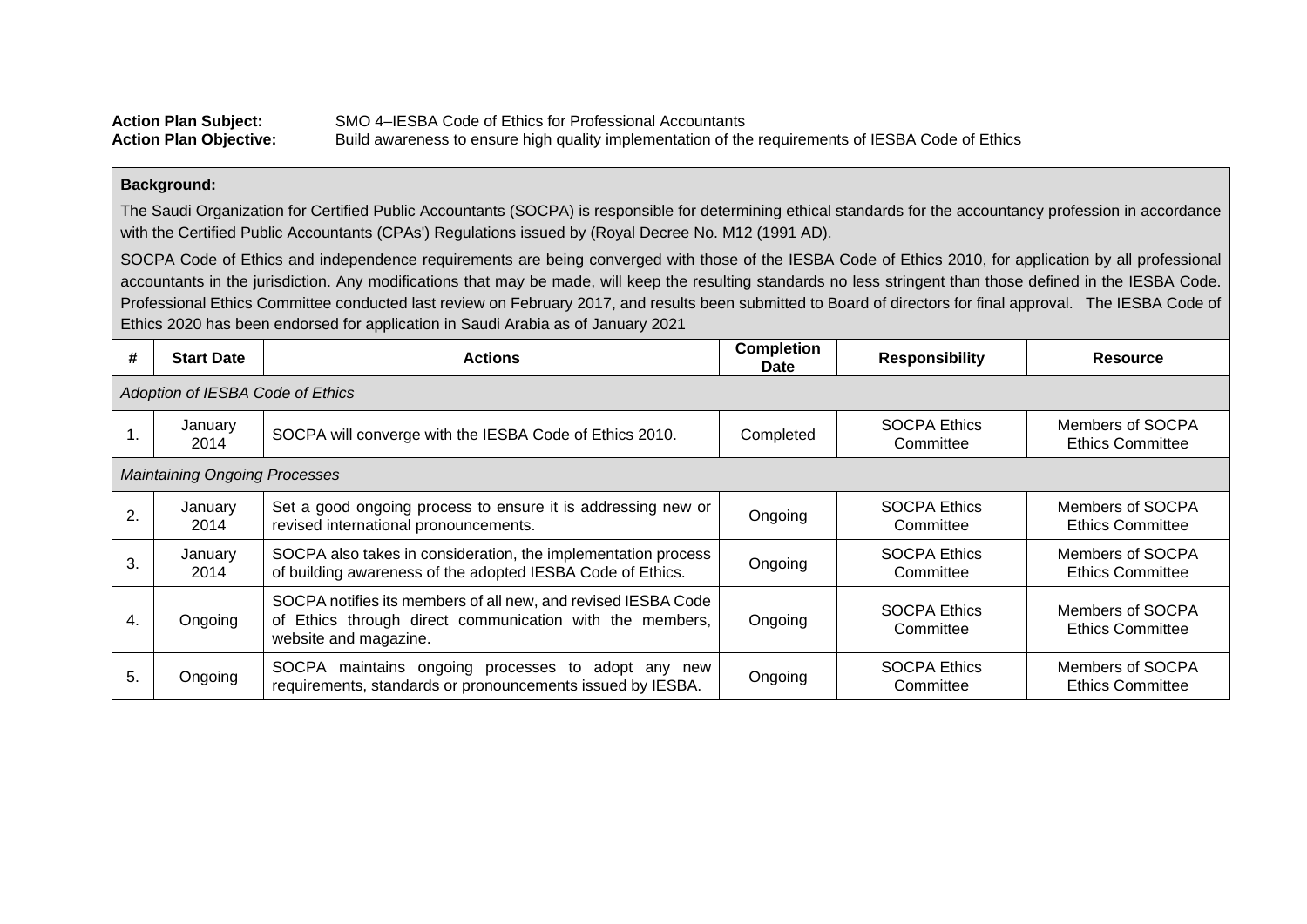| <b>Action Plan Subject:</b>   | SMO 5-International Public Sector Accounting Standards and Other Pronouncements Issued by the IPSASB |
|-------------------------------|------------------------------------------------------------------------------------------------------|
| <b>Action Plan Objective:</b> | Continue to use best endeavors to support adoption of IPSAS requirements                             |

Saudi Ministry of Finance has recently instructed all government agencies to begin transition to the project of applying Accrual basis (accrual basis of Accounting) instead of Cash basis. The financial committee of Saudi Royal Court supervises this project. An executive committee for the project was formed, headed by H.E Minister of Finance and encompassing H.E President of General Auditing Bureau, H.E the Secretary of the financial committee of the Saudi Royal Court, and H.E the deputy minister of finance as members, beside formation of a steering committee for the project. Phase one and phase two of the project were offered for bidding and awarded to a specialized international firm as a technical consultant to implement the two phases and a CPA firm as a management consultant. It was stressed that a quarterly report is to be submitted to the supervisory committee (the financial committee) showing percentage completed, cooperating and non-cooperative bodies, and bodies need to be supported.

SOCPA is expected to provide training sessions in Arabic for accrual based IPSAS starting from the second half of 2021.

| # | <b>Start Date</b> | <b>Actions</b>                                                                                                                                                                                                                                                                                                                                                                                                                                                                                                                                                                                                                                                                                                                                                                                                                                                                                                                                                                                                                                                                                                                                        | <b>Completion</b><br>Date | <b>Responsibility</b>        | <b>Resource</b>                                                                                                                                                                                 |
|---|-------------------|-------------------------------------------------------------------------------------------------------------------------------------------------------------------------------------------------------------------------------------------------------------------------------------------------------------------------------------------------------------------------------------------------------------------------------------------------------------------------------------------------------------------------------------------------------------------------------------------------------------------------------------------------------------------------------------------------------------------------------------------------------------------------------------------------------------------------------------------------------------------------------------------------------------------------------------------------------------------------------------------------------------------------------------------------------------------------------------------------------------------------------------------------------|---------------------------|------------------------------|-------------------------------------------------------------------------------------------------------------------------------------------------------------------------------------------------|
|   |                   | Continue to Use Best Endeavors to Support Adoption of IPSAS Requirements                                                                                                                                                                                                                                                                                                                                                                                                                                                                                                                                                                                                                                                                                                                                                                                                                                                                                                                                                                                                                                                                              |                           |                              |                                                                                                                                                                                                 |
|   | Aug 2017          | The Saudi Ministry of Finance instructed all government agencies<br>to begin transition to the project of applying Accrual basis (accrual<br>basis of Accounting) instead of Cash basis. The financial committee<br>of Saudi Royal Court supervises this project. An executive<br>committee for the project was formed, headed by H.E Minister of<br>Finance and encompassing H.E President of General Auditing<br>Bureau, H.E the Secretary of the financial committee of the Saudi<br>Royal Court, and H.E the deputy minister of finance as members,<br>beside formation of a steering committee for the project.<br>The project aims to achieve the following:<br>provide an accurate concept on the financial obligations arising<br>$\bullet$<br>from the operations of government agencies.<br>maintain, compile and record government assets in the<br>$\bullet$<br>accounting records, and create appropriate governance bodies<br>to maintain the public funds.<br>improve the efficiency of preparing the government budget.<br>O<br>provide clear prospective financial vision, and making decisions<br>based on precise and clear bases. | Dec 2019                  | Saudi Ministry of<br>Finance | Saudi Royal Court<br>technical staff, Saudi<br>Ministry of Finance<br>technical staff, General<br>Auditing Bureau technical<br>staff, Specialized<br>International Firm,<br>Management CPA Firm |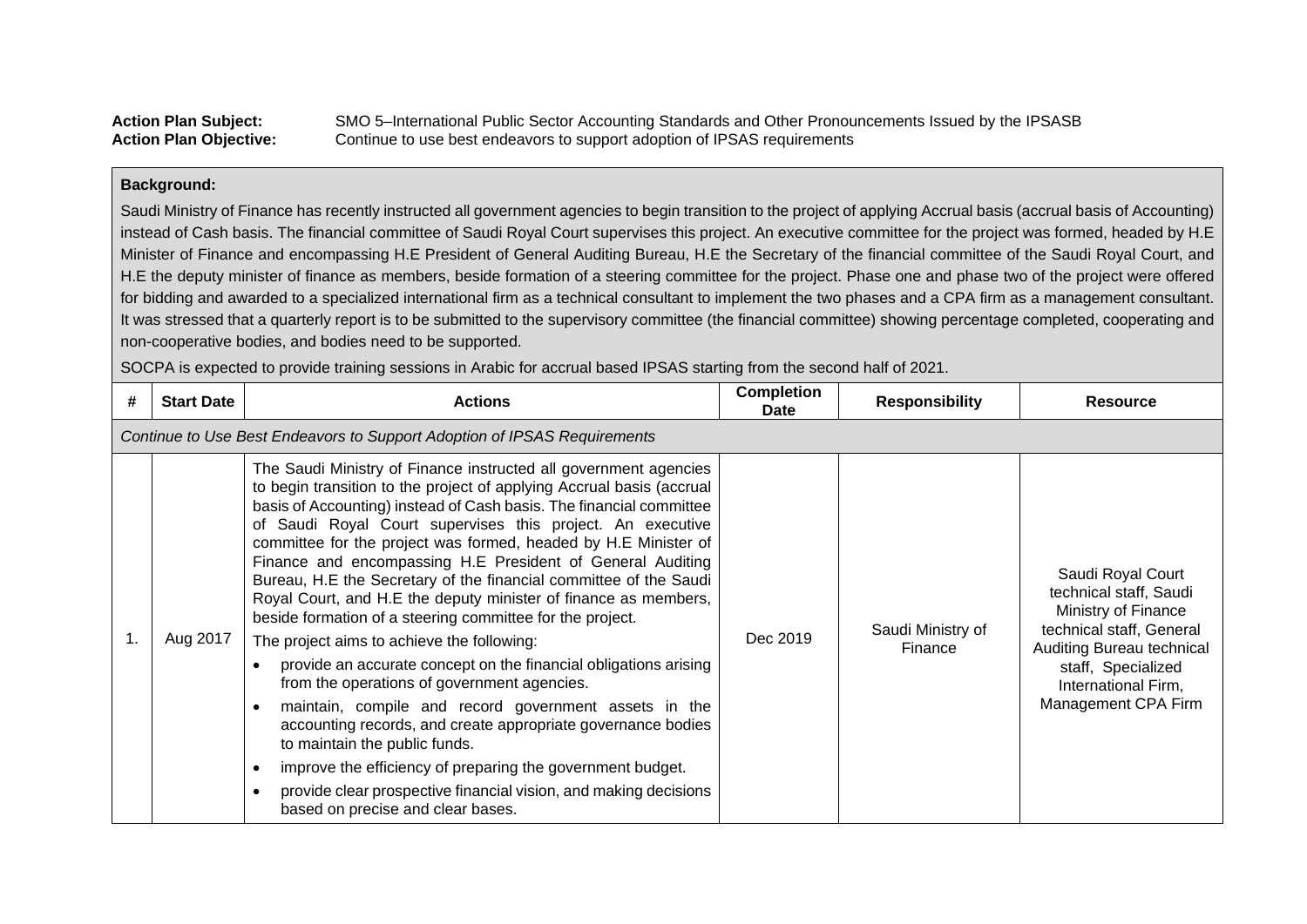|  | create financial control and consistency among all financial<br>$\bullet$<br>practices followed within the country.                                                                                                                                                                                                                                                                                                                                         |  |
|--|-------------------------------------------------------------------------------------------------------------------------------------------------------------------------------------------------------------------------------------------------------------------------------------------------------------------------------------------------------------------------------------------------------------------------------------------------------------|--|
|  | cost optimization with respect to government expenses.<br>$\bullet$                                                                                                                                                                                                                                                                                                                                                                                         |  |
|  | The project has been divided into four phases:                                                                                                                                                                                                                                                                                                                                                                                                              |  |
|  | * Phase one: includes study of current situation, assessment of<br>the extent within government bodies of readiness to transit, and<br>preparation of government accounting framework to be applied<br>in Saudi Arabia.                                                                                                                                                                                                                                     |  |
|  | ❖ Phase two: includes preparation of a realistic and achievable<br>work plan showing the steps to be taken by the Ministry of<br>Finance and other government entities to transit to the accrual<br>basis of accounting, and identifying key milestones of the entire<br>transit program, up to issuance of the country's consolidated<br>financial statements.                                                                                             |  |
|  | <b>Phase three:</b> includes the implementation of the accounting<br>transmit plan in each government body and the development of<br>account manuals and accounting systems needed for applying<br>the accrual basis and the accounting and financial work policies<br>and procedures, that should be consistent with the nature of<br>work in each government body.                                                                                        |  |
|  | ❖ Phase four: includes, being assured that the accounting<br>systems and the employees within each government body are<br>well prepared to work in accordance with the accrual basis on<br>daily and comprehensive manner. This phase includes the<br>actual launching of the accrual basis accounting system.                                                                                                                                              |  |
|  | Phase one and phase two of the project were offered for bidding<br>and awarded to a specialized international firm as a technical<br>consultant to implement the two phases and a CPA firm as a<br>management consultant. It was stressed that a quarterly report is to<br>be submitted to the supervisory committee (the financial committee)<br>showing percentage completed, cooperating and non-cooperative<br>bodies, and bodies need to be supported. |  |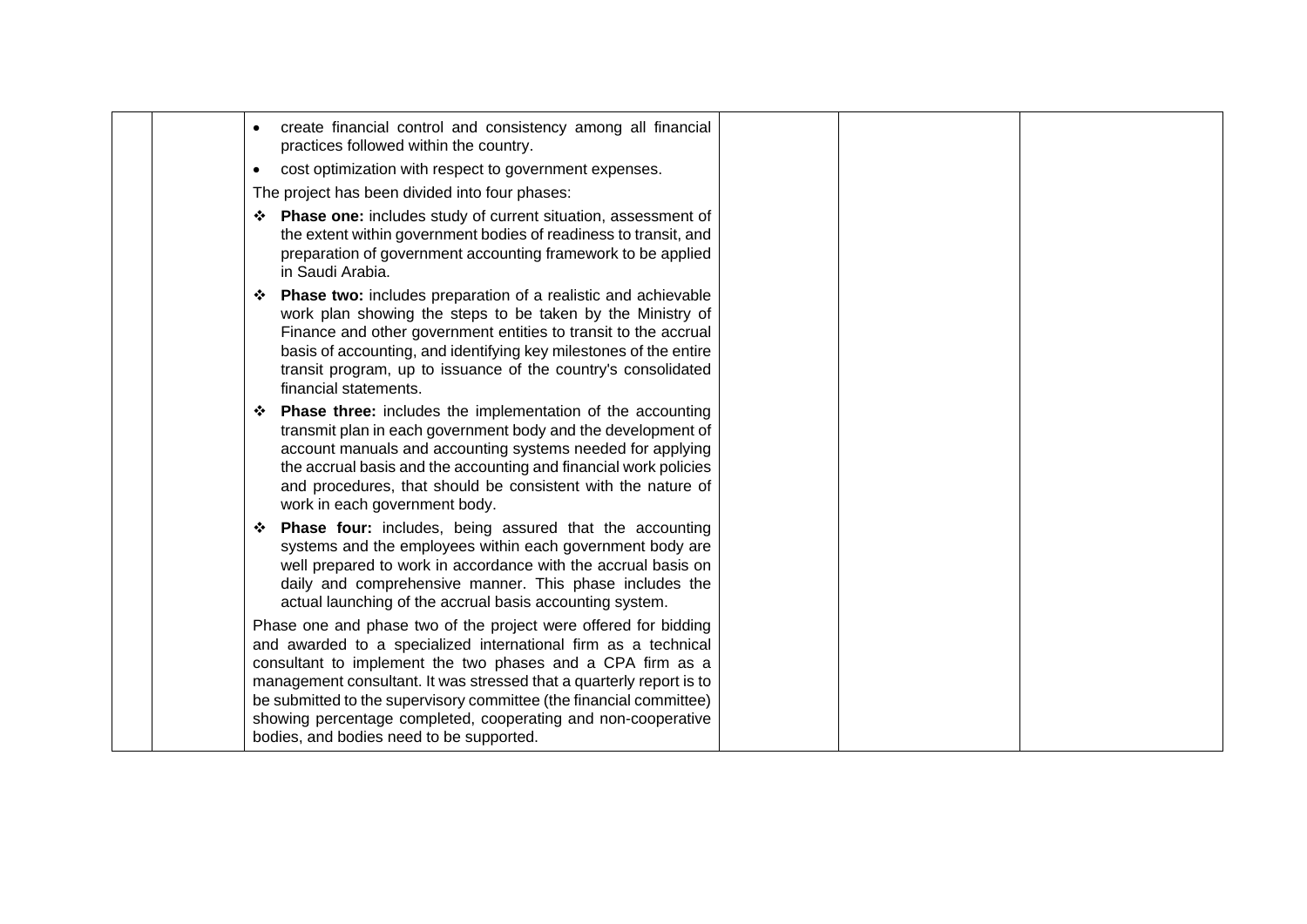| #  | <b>Start Date</b>                    | <b>Actions</b>                                                                                                                                    | <b>Completion</b><br>Date | <b>Responsibility</b>                                               | <b>Resource</b>                |
|----|--------------------------------------|---------------------------------------------------------------------------------------------------------------------------------------------------|---------------------------|---------------------------------------------------------------------|--------------------------------|
| 2. | 2018                                 | SOCPA is expected to provide training sessions in Arabic to<br>promote the use of accrual based IPSAS starting from the<br>second half of 2021.   | Ongoing                   | Ministry of<br>Finance and the<br>General Auditing<br><b>Bureau</b> | <b>SOCPA Secretary General</b> |
| 3. | October 2008                         | Ongoing work by SOCPA on preparing Accounting Standards<br>for non-for-profit organizations.                                                      | June 2011<br>Completed    | <b>SOCPA</b><br>Accounting<br><b>Standards</b><br>Committee         | Consultants                    |
|    | <b>Maintaining Ongoing Processes</b> |                                                                                                                                                   |                           |                                                                     |                                |
| 4. | Ongoing                              | Continue to identify opportunities and using best endeavors<br>to further assist in implementation of IPSASs.                                     | Ongoing                   | Ministry of<br>Finance and the<br>General Auditing<br>Bureau        | <b>SOCPA Secretary General</b> |
| 5. | 2016                                 | Review of<br>revised SMO 5<br>requirements, distribute to<br>members of the Committee for possible incorporation of<br>changes in adopted IPSASs. | Ongoing                   | <b>SOCPA</b><br>Secretary<br>General                                | <b>SOCPA Secretary General</b> |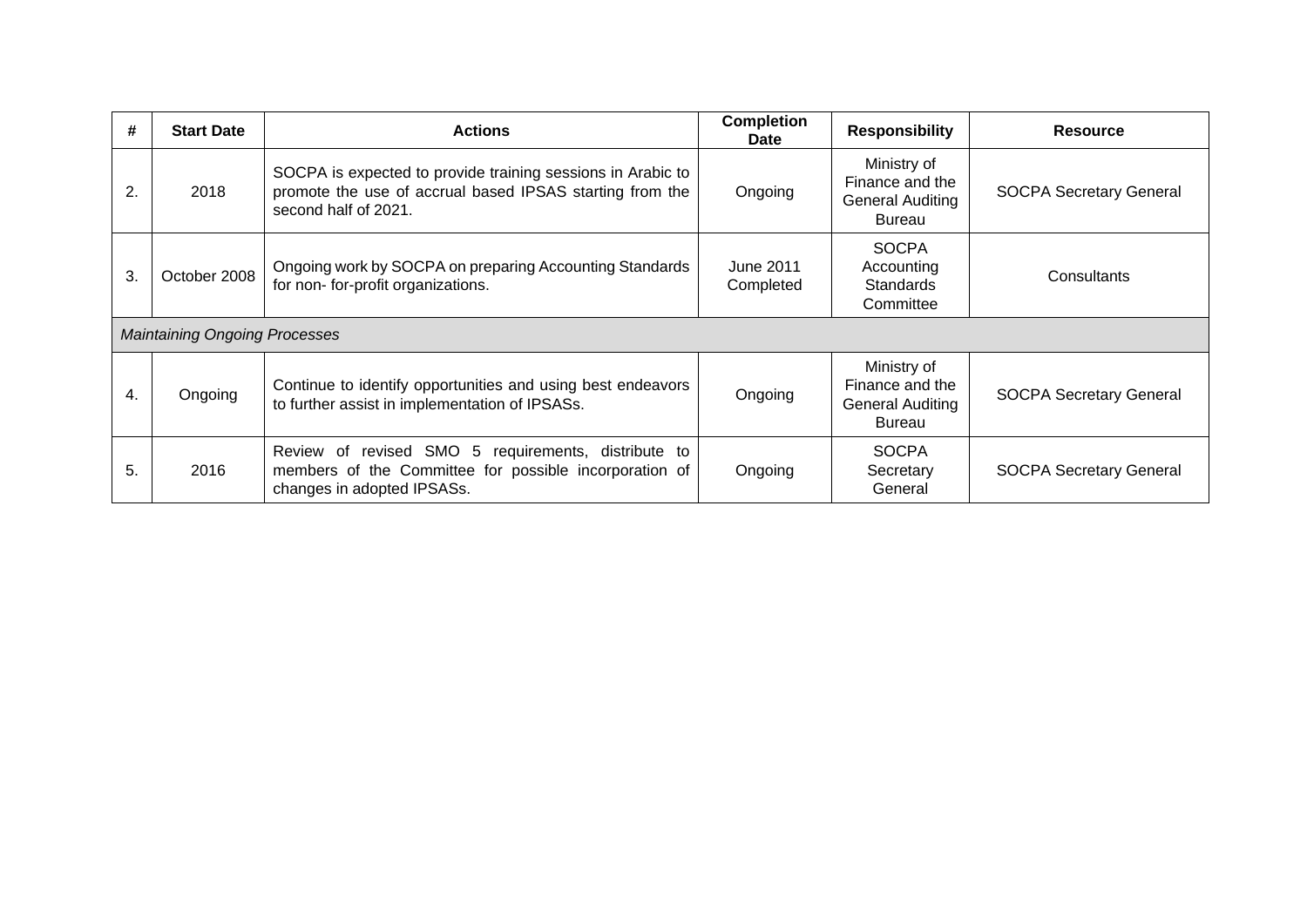The Ministry of Commerce, in accordance with Article 13 of the Law of the Profession of Accounting and Auditing (Royal Decree No. M59 (2021 AD)), A committee, or more, shall be formed pursuant to a decision by the Minister to consider the violations stipulated in Article 14 of this Law. Such committee shall comprise four members, including two specialists in the profession and two legal advisors; one of the advisors shall be the chairman of the committee

SOCPA I&D system covers nearly all the features required by the revised SMO 6, as SOCPA penalties are: A warning ,Reprimand, Cancellation of his SOCPA membership ,A fine not less than ten thousand riyals and not more than five hundred thousand riyals ,Suspension from practicing the profession for a period not exceeding one year, If the same violation is repeated within three years from the date the first violation is committed, the committee may double the imposed fine and may revoke the violator's license if he is suspended from practicing the profession more than twice or if he is suspended from practicing the profession for two years or more within a period of five years. The violation shall be commensurate with the prescribed penalty Reprimand .

(**the results of proceedings are made public**). Furthermore, any person enrolled in the CPAs' register who violates the provisions of these Regulations and whose violation constitute a crime shall be subject to imprisonment for not more than five years and a fine not exceeding two million riyals, or either penalty .

The aggrieved party may refer the judgement to the Grievance Board (**separate disciplinary process**) for consideration. It shall also have the jurisdiction to consider all claims filed by or against the certified public accountant for any reason relating to the practice of the profession in conformity with the provisions of these Regulations.

Moreover, any person who performs the following acts shall be subject to penalties mentioned above:

- a) Providing false information or forged certificates to obtain a license.
- b) Leading the public to believe that he has the right to practice the profession despite the fact that he is unlicensed, his license is revoked, he ceased practicing, or he is suspended from practicing the profession.
- c) Knowingly providing false information or concealing information which should be disclosed in any report, account, or document.
- d) Certifying false reports or documents which include false facts the issuance of which is legally or professionally required.
- e) Certifying the distribution of fictitious profits.
- f) Disclosing client's confidential information.
- g) Certifying financial reports which have not been audited by him or an accountant working under his supervision.
- h) Providing or aiding in the provision of false information relating to the qualifications of his employees and their experiences in the field of accounting and auditing or other fields required by the profession.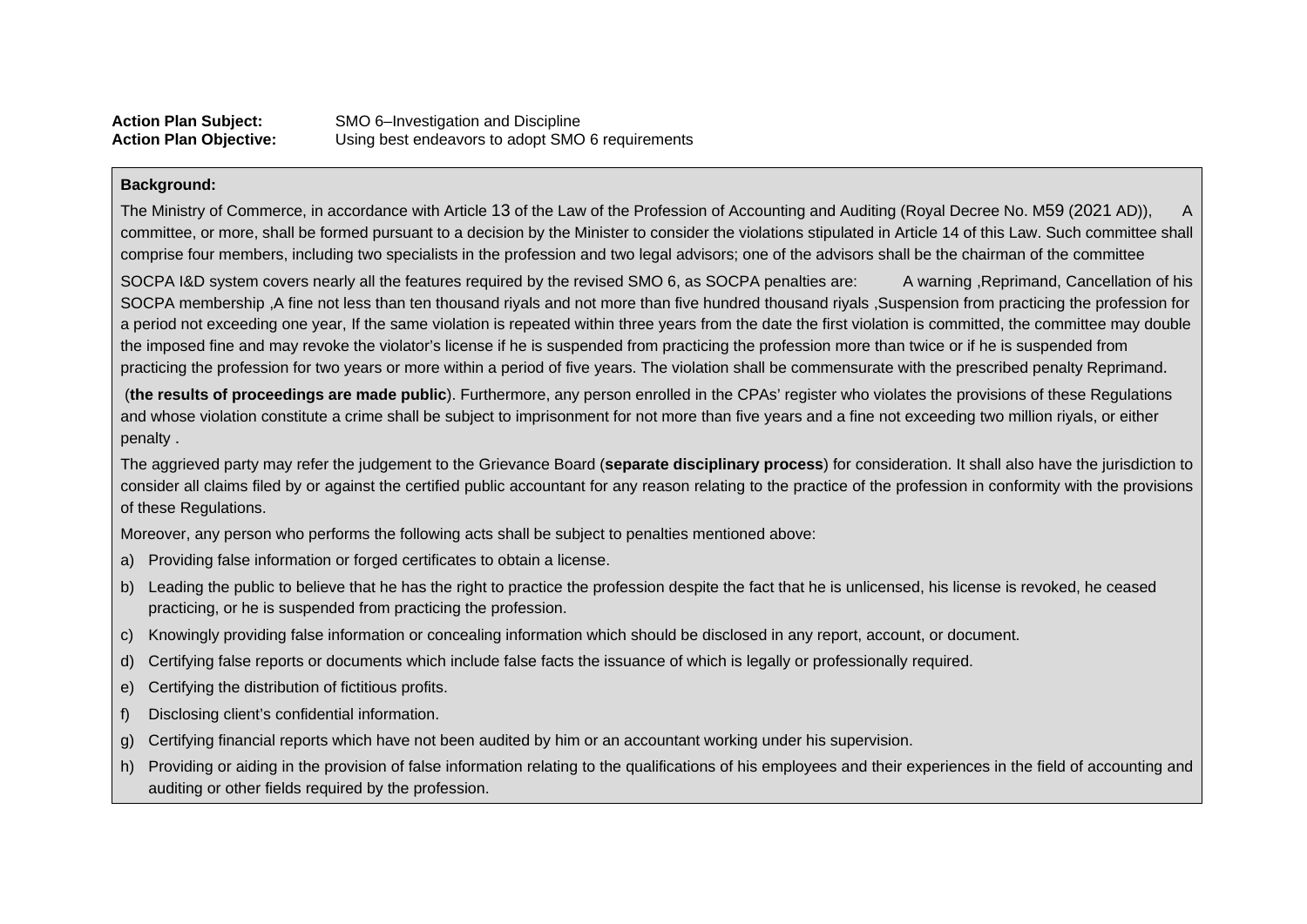SOCPA has already included, within the proposed revised CPA's Regulations, all the features required by the revised SMO 6 and the proposed revised Regulations are expected to be issued by the end of this year through convergence. The proposed revised CPA's Regulations have been submitted to SOCPA board of directors for final approval, but board asked to finish the restructuring action plan for SOCPA first, then they will make a decision about the proposed revised CPA's Regulations.

Further, in the new Companies Regulations recently issued in 2015, there are substantially enhanced penalties on auditors. Please refer Appendix III.

| #  | <b>Start Date</b>                    | <b>Actions</b>                                                                                                                                                                                                                                                                                                                                                        | <b>Completion</b><br><b>Date</b>          | <b>Responsibility</b>                                        | <b>Resource</b>                                        |  |  |  |
|----|--------------------------------------|-----------------------------------------------------------------------------------------------------------------------------------------------------------------------------------------------------------------------------------------------------------------------------------------------------------------------------------------------------------------------|-------------------------------------------|--------------------------------------------------------------|--------------------------------------------------------|--|--|--|
|    | Improving I&D Mechanisms             |                                                                                                                                                                                                                                                                                                                                                                       |                                           |                                                              |                                                        |  |  |  |
| 1. | 2016                                 | Incorporation of the requirement of formation of the two separate<br>committees, one for investigation and the second one for making<br>the decisions, within the proposed Regulations.                                                                                                                                                                               | November<br>2016<br>Completed             | SOCPA Board                                                  | SOCPA Board                                            |  |  |  |
| 2. | April 2017                           | Study, discussion and the approval of proposed Regulations by the<br>Competent Authority. The proposed revised CPA's Regulations<br>have been submitted to SOCPA board of directors for final<br>approval, but they asked to finish the restructuring action plan for<br>SOCPA first, then they will make a decision about the proposed<br>revised CPA's Regulations. | In process,<br>date not yet<br>determined | Ministry of<br>Commerce and<br>Investment and<br>SOCPA Board | Ministry of Commerce and<br>Investment and SOCPA Board |  |  |  |
|    | <b>Maintaining Ongoing Processes</b> |                                                                                                                                                                                                                                                                                                                                                                       |                                           |                                                              |                                                        |  |  |  |
| 3. | January<br>2014                      | Review of revised SMO 6 requirements and possible incorporation<br>of changes into the existing requirements of SOCPA through<br>convergence.                                                                                                                                                                                                                         | 31 Dec<br>2017                            | <b>SOCPA Ethics</b><br>committee                             | Ministry of Commerce and<br>Investment and SOCPA Board |  |  |  |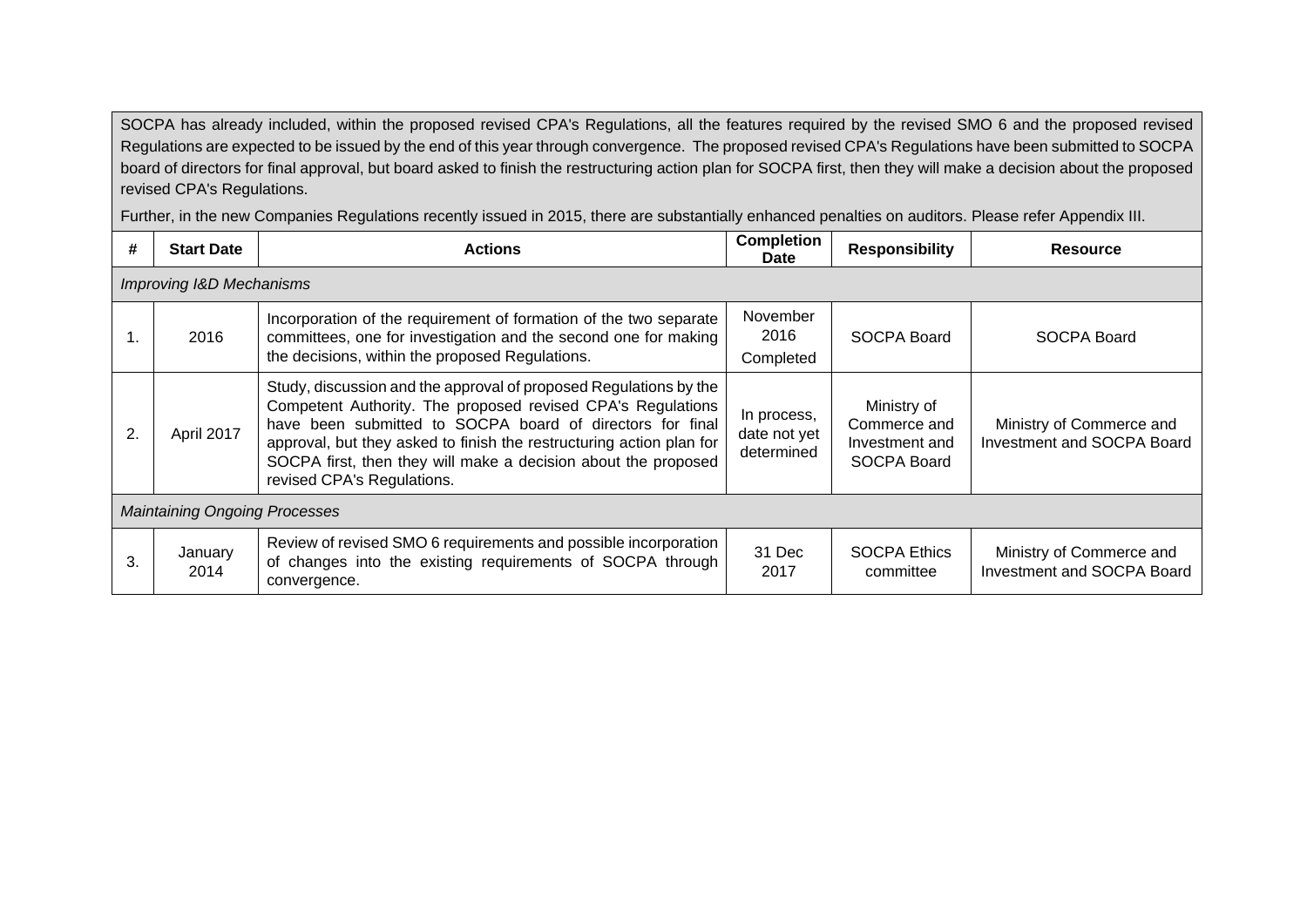# **Appendix II—Main Requirements of SMO 6**

| <b>Requirements</b>                                                                                                                    | Y                         | N | <b>Partially</b> | <b>Comments</b> |
|----------------------------------------------------------------------------------------------------------------------------------------|---------------------------|---|------------------|-----------------|
| <b>Scope of the System</b>                                                                                                             |                           |   |                  |                 |
| 1. A system of investigation, discipline and appeals exists<br>for the accountancy profession. The system is<br>operational.           | X                         |   |                  |                 |
| Information about the types of misconduct which may<br>2.<br>bring about investigative actions is publicly available.                  | X                         |   |                  |                 |
| <b>Initiation of Proceedings</b>                                                                                                       |                           |   |                  |                 |
| 3. Both a "complaints-based" and an "information-based"<br>approach are adopted.                                                       | X                         |   |                  |                 |
| 4. Link with the results of QA reviews has been<br>established.                                                                        | X                         |   |                  |                 |
| <b>Investigative Process</b>                                                                                                           |                           |   |                  |                 |
| 5. A committee or similar body exists for performing<br>investigations.                                                                | X                         |   |                  |                 |
| Members of a committee are independent of the subject<br>6.<br>of the investigation and other related parties.                         | $\boldsymbol{\mathsf{X}}$ |   |                  |                 |
| <b>Disciplinary Process</b>                                                                                                            |                           |   |                  |                 |
| 7. A separate disciplinary committee/entity exists to make<br>disciplinary decisions on referrals from the investigation<br>committee. | X                         |   |                  |                 |
| 8. Members of the committee/entity include professional<br>accountants as well as non- accountants.                                    | X                         |   |                  |                 |
| The tribunal exhibits independence of the subject of the<br>9.<br>investigation and other related parties.                             | X                         |   |                  |                 |
| <b>Sanctions</b>                                                                                                                       | X                         |   |                  |                 |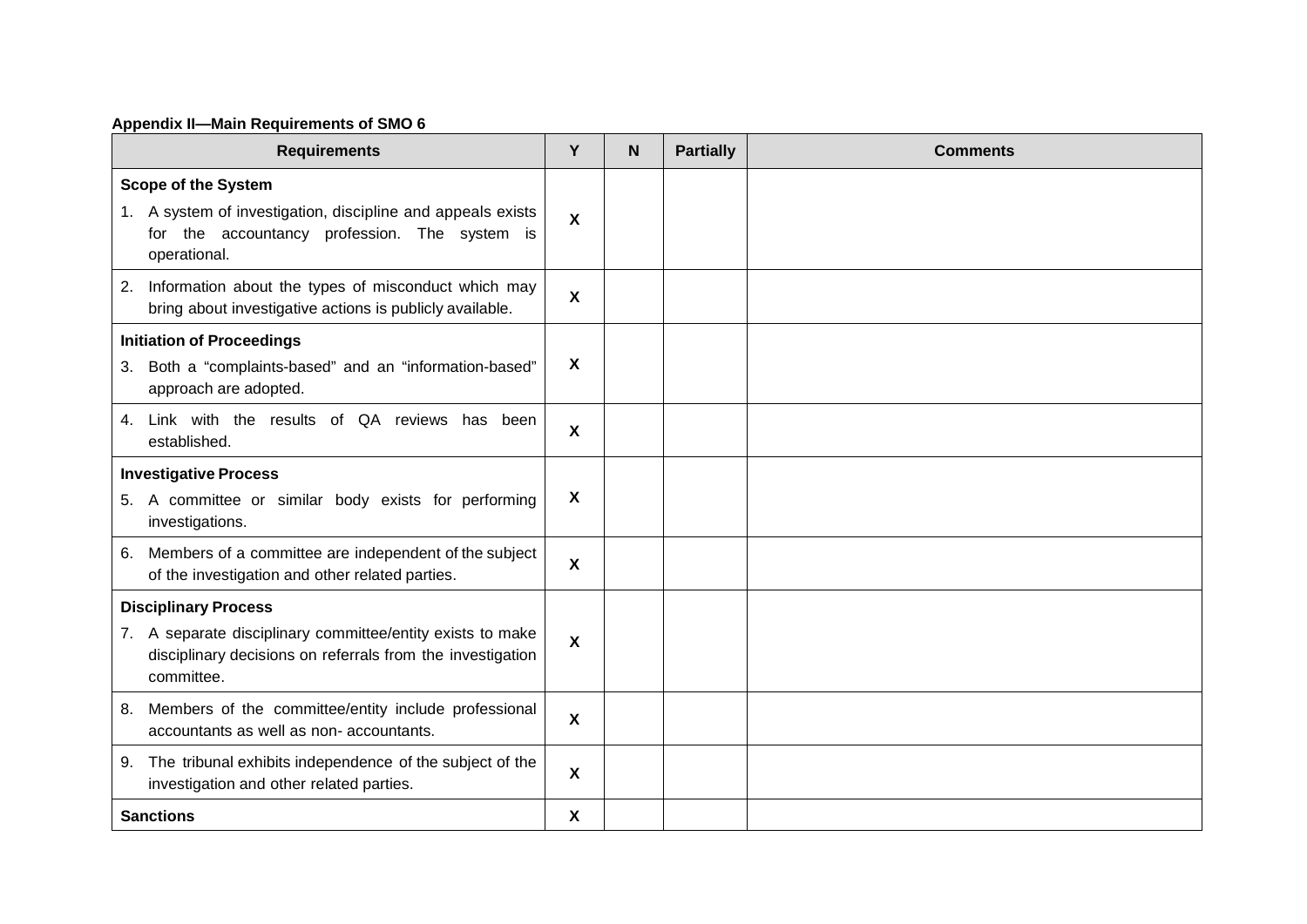| <b>Requirements</b>                                                                                                                                                                                                                                         | Y            | N | <b>Partially</b> | <b>Comments</b> |
|-------------------------------------------------------------------------------------------------------------------------------------------------------------------------------------------------------------------------------------------------------------|--------------|---|------------------|-----------------|
| 10. The disciplinary system allows imposing an extensive<br>range of penalties. It is particularly important to include<br>(a) loss of professional designation; (b) restriction and<br>removal of practicing rights; and (c) exclusion from<br>membership. |              |   |                  |                 |
| <b>Rights of Representation and Appeal</b>                                                                                                                                                                                                                  |              |   |                  |                 |
| 11. A third appeals body exists which is separate from both<br>the disciplinary committee and investigative committee                                                                                                                                       | X            |   |                  |                 |
| <b>Administrative Processes</b>                                                                                                                                                                                                                             | X            |   |                  |                 |
| 12. Timeframe targets for disposal of all cases are set.                                                                                                                                                                                                    |              |   |                  |                 |
| 13. Tracking mechanisms to monitor<br>progress<br>in.<br>investigation and discipline and related procedures are<br>established.                                                                                                                            | X            |   |                  |                 |
| 14. Records of investigations and disciplinary processes<br>are established.                                                                                                                                                                                | $\mathbf{x}$ |   |                  |                 |
| <b>Public Interest Considerations</b>                                                                                                                                                                                                                       |              |   |                  |                 |
| 15. Activities are supported to ensure that the public is aware<br>that an investigative and disciplinary system exists in the<br>jurisdiction.                                                                                                             | X            |   |                  |                 |
| 16. A process for the independent review of complaints on<br>which there was no follow-up is established.                                                                                                                                                   | X            |   |                  |                 |
| 17. The results of the investigative and disciplinary<br>proceedings are made available to the public.                                                                                                                                                      | X            |   |                  |                 |
| <b>Liaison with Outside Bodies</b>                                                                                                                                                                                                                          | X            |   |                  |                 |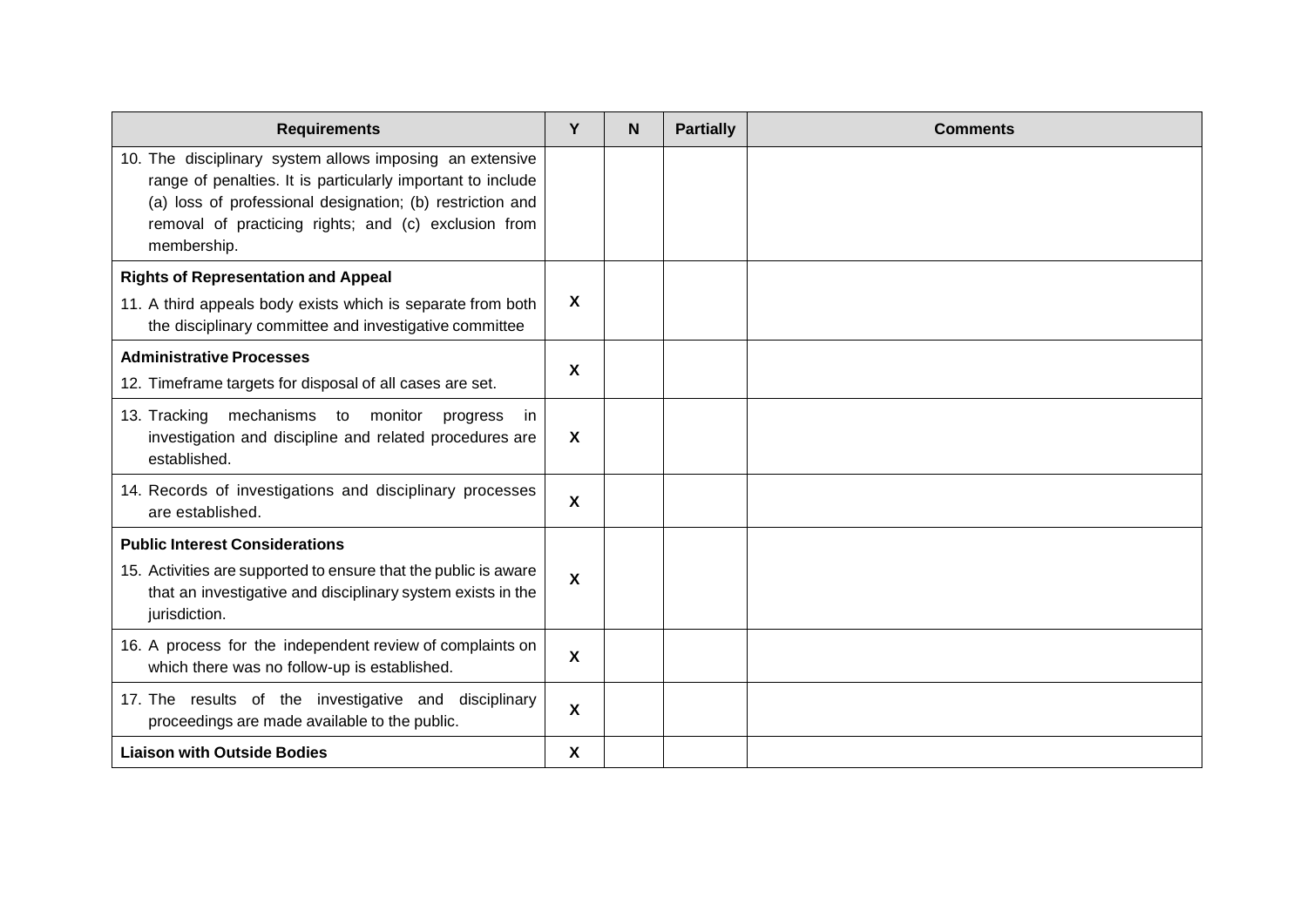| <b>Requirements</b>                                                                                                                                                                           |  | N | <b>Partially</b> | <b>Comments</b> |
|-----------------------------------------------------------------------------------------------------------------------------------------------------------------------------------------------|--|---|------------------|-----------------|
| 18. There is an appropriate process for liaison with outside  <br>bodies on possible involvement in serious crimes and<br>offences.                                                           |  |   |                  |                 |
| <b>Regular Review of Implementation and Effectiveness</b><br>19. Regular review of implementation and effectiveness of<br>the system are performed and corrective actions are<br>implemented. |  |   |                  |                 |

#### **Appendix III**

#### **Part XI: Penalties**

## **Article (211)**

Without prejudice to any more severe penalty specified in any other law, shall be punished with imprisonment for not more than five years and a fine of not more than SR (5,000,000) five million Saudi riyals or with either penalty:

a- Every director, officer, board member, auditor or liquidator who registers false or misleading information in the financial statements or in the reports he prepares for the partners or the general assembly or neglects to provide significant occurrences in such reports or statements with the intention of hiding the company financial position from the partners or any third parties.

b- Every director, officer or board member who uses the company funds in a way that he is aware it would affect the company interests to achieve a personal gain for himself or for any person or company or to get benefit from any project or transaction in which he has a direct or indirect interest.

c- Every director, officer or board member who uses his powers or votes in such capacity in a way that he is aware it would affect the company interests to achieve a personal gain for himself or for any person or company or to get benefit from any project or transaction in which he has a direct or indirect interest.

d- Every director, officer, board member or auditor who fails to invite the general assembly of the company or the partners – or to take the necessary action in this regard as appropriate – when he becomes aware that the losses reach the limits estimated under the provisions of the articles (150) and (181) hereof or fails to publish the occurrence under the provisions of the article (181) hereof.

e- Every liquidator who assumes the responsibility of liquidating the company and uses its funds, assets or rights with third parties in a way that he is aware it would affect the company interests or intentionally causes damage to the partners or creditors to achieve a personal gain for himself or for any person or company or to get benefit from any project or transaction in which he has a direct or indirect interest or if his acts in the company funds are favoring a creditor on the other in recovering their rights without legal reason.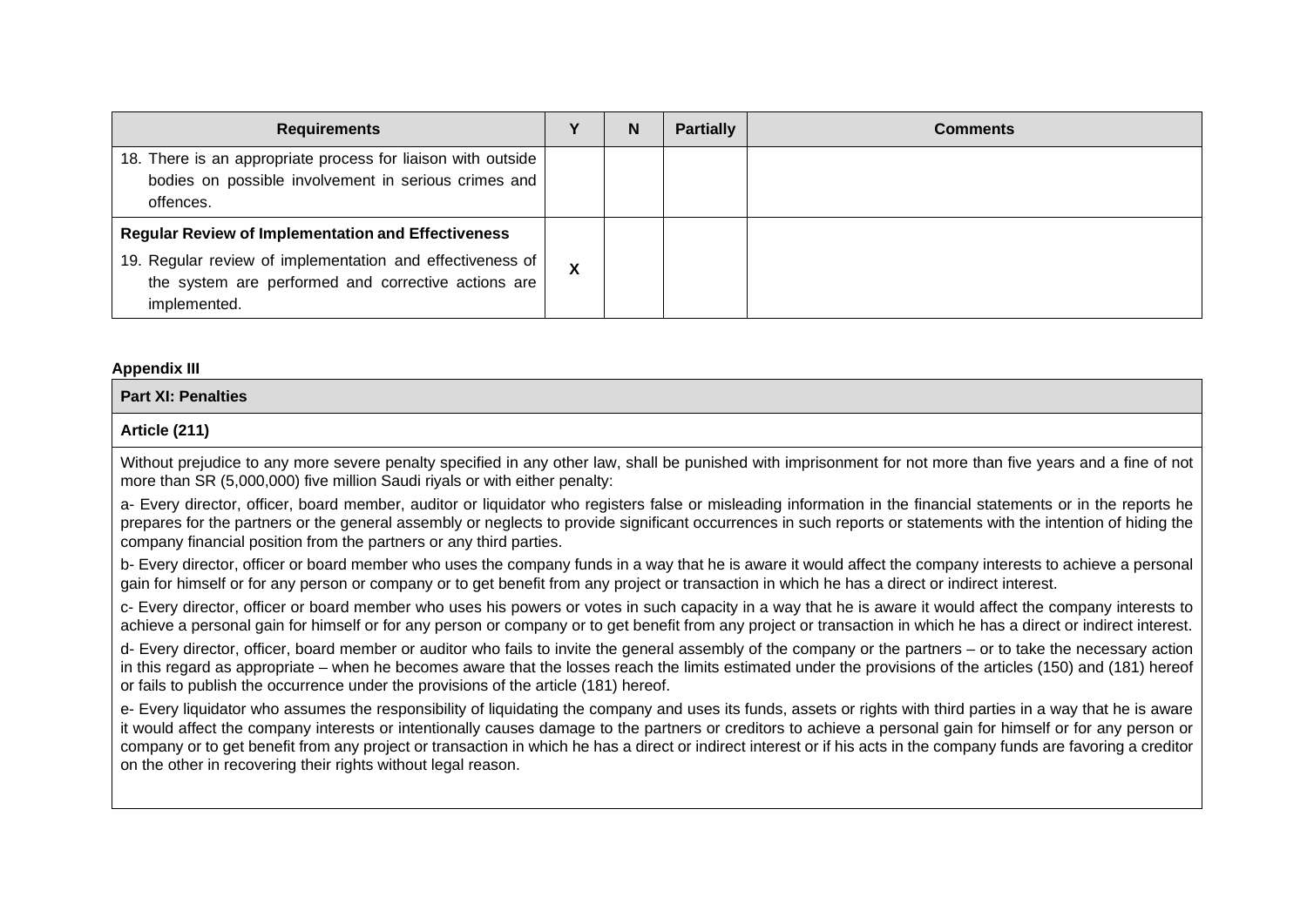## **Article (212)**

Without prejudice to any more severe penalty specified in any other law, shall be punished with imprisonment for not more than one year and a fine of not more than SR (1,000,000) one million Saudi riyals or with either penalty:

a- Every auditor who fails to notify the company through the devices or the persons in charge of its management about the breaches he finds in his work and which seem to involve penal violations.

b- Every public officer who discloses the company secrets he had access to by virtue of his job to any party other than the competent authorities.

c- Every person appointed to audit the company works who intentionally provides, in the reports he prepares, incorrect occurrences or ignores significant occurrences that would affect the audit results.

d- Whoever declares, publishes or announces the incorporation of a company before completion of its incorporation procedures for any reason.

e- Whoever attempts to publish the names of persons against the facts and considered them linked or to be linked with the company in any form to attract subscription or collect shares.

f- Whoever intentional provides false statements against the provisions of the Law or the company memorandum or articles of association, in any documents of the company, in the application for licensing such documents or in the documents attached with the incorporation application and whoever signs or publishes such documents while aware of that.

g- Whoever exaggerates or provide false acknowledgments from the partners or from third parties in relation to the evaluation of the in-kind shares, distribution of dividends among partners or payment of their values while being aware whether at the company incorporation, capital increase or amendment of distribution of dividends among partners.

h- Whoever assumes the identity of a shareholder or partner and, as a result, voted in the assemblies of shareholders or partners, whether personally or through another person.

i- Whoever uses the company for a purpose other than the purpose for which the company is licensed.

# **Article (213)**

Without prejudice to any more severe penalty specified in any other law, shall be punished with a fine of not more than SR (500,000) five hundred thousand Saudi riyals:

a- Whoever decides, distributes or collects, with bad intention, profits or revenues in breach of the provisions of the Law or the company memorandum or articles of association and every auditor who approves such distribution while being aware of the breach.

b- Any board member who intentionally causes the delay of the invitation or meeting of the general assembly.

c- Whoever accepts to be appointed as a board member or managing director for the management of a joint stock company or continued to be a member in breach of the provisions of the Law and any board member of a company in which such breaches are committed with his knowledge.

d- Any member of the board of directors of a joint stock company in which he got a guarantee or loan in breach of the provisions of the Law and any board chairman of a company in which such breach is committed with his knowledge.

e- Whoever accepts the duty of auditor or continues to perform this duty while being aware of the reasons preventing him from performing such duty under the provisions of the Law.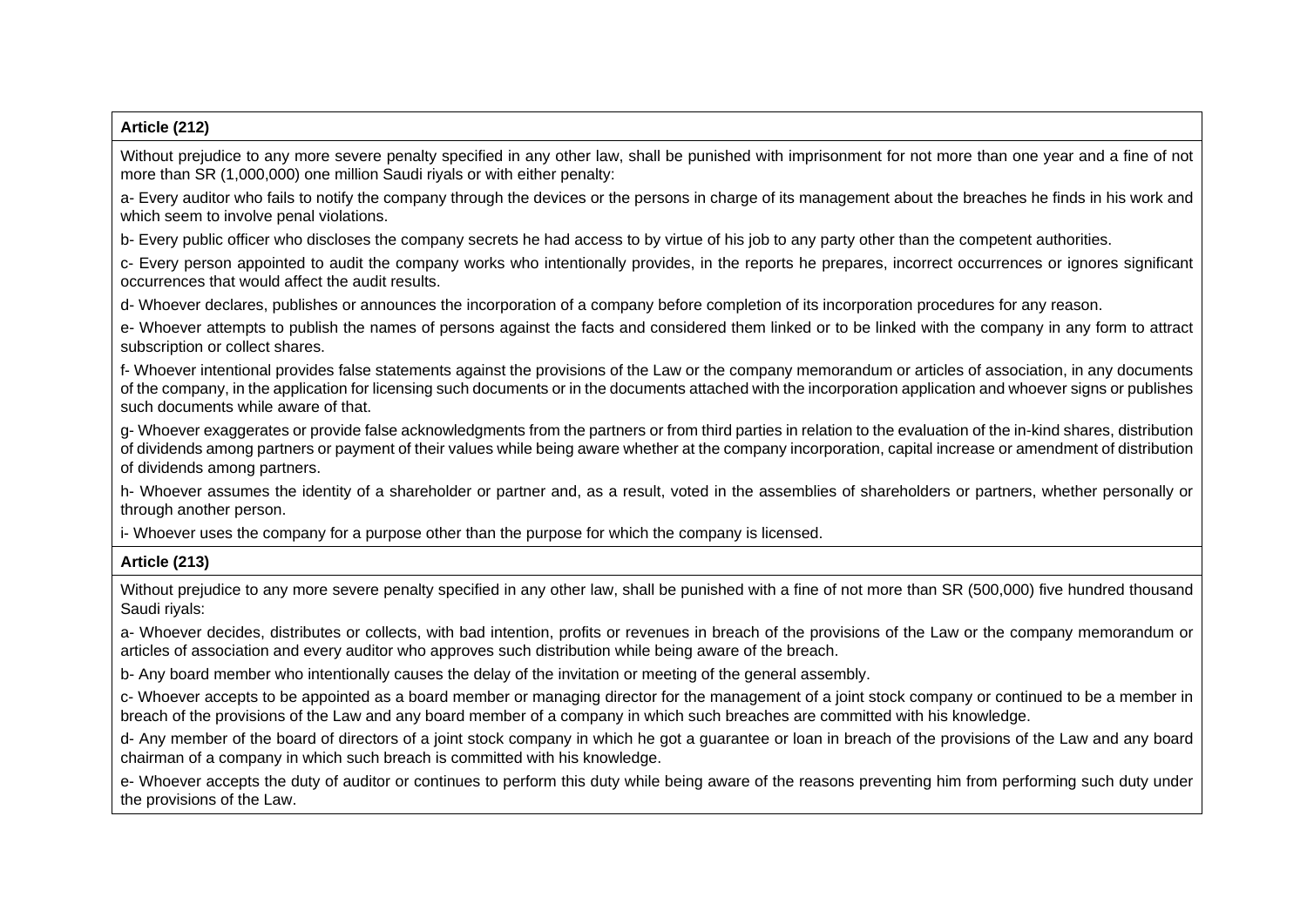f- Whoever intentionally prevents a shareholder or a partner from participating in a general assembly of shareholders or partners or denies such shareholder or a partner the voting right associated with the shares or stocks or in his capacity as a partner in breach of the provisions of the Law.

g- Whoever obtains a benefit or a guarantee or a promise of a benefit or guarantee for voting in certain way or to abstain from voting and whoever grants, guarantees or promises such benefits.

h- Whoever neglects in the performance of his duty of invitation of the general assembly of shareholders or partners to meet within the period set for the meeting under the provisions of the Law.

i- Whoever neglects in the performance of his duty of publishing the company financial statements under the provisions of the Law.

j- Whoever fails to make the necessary documents available to the shareholder or the partner under the provisions of the Law.

k- Whoever neglects in the performance of his duty of providing the Ministry with the documents set forth in this Law.

l- Whoever fails to prepare and note the meeting minutes under the provisions of the Law.

m- Whoever intentionally hinders or causes to hinder the work of those who are entitled – by virtue of the Law – to have access to the company papers, documents and accounts or abstains from enabling them performing their duties.

n- Whoever neglects in the performance of his duty of publishing the company memorandum of association or incorporating it in the Commercial Register under this Law and whoever fails to publish the amendment of the company memorandum or articles of association or the amendment of the Commercial Register information under the Law.

o- Any liquidator who fails to publish the liquidation or the completion thereof under the provisions of the Law.

p- Whoever neglects in the performance of his duty of adding any of the information specified in the article (15) hereof.

q- Any auditor who fails to comply with any of the provisions of this Law.

r- Any company or officer of a company who fails to comply with the implementation of the laws and regulations related to the company work and business or to comply with the instructions, circulars or regulations issued by the competent authority without reasonable excuse.

# **Article (214)**

In case of repetition, the penalties set for the offenses and breaches provided in the articles (211), (212) and (213) of this Law shall be doubled. In this Law, a person shall be considered repeating the offense or breach if he commits the same offense or breach for which he was convicted by a final judgment within three years from the date of the judgment.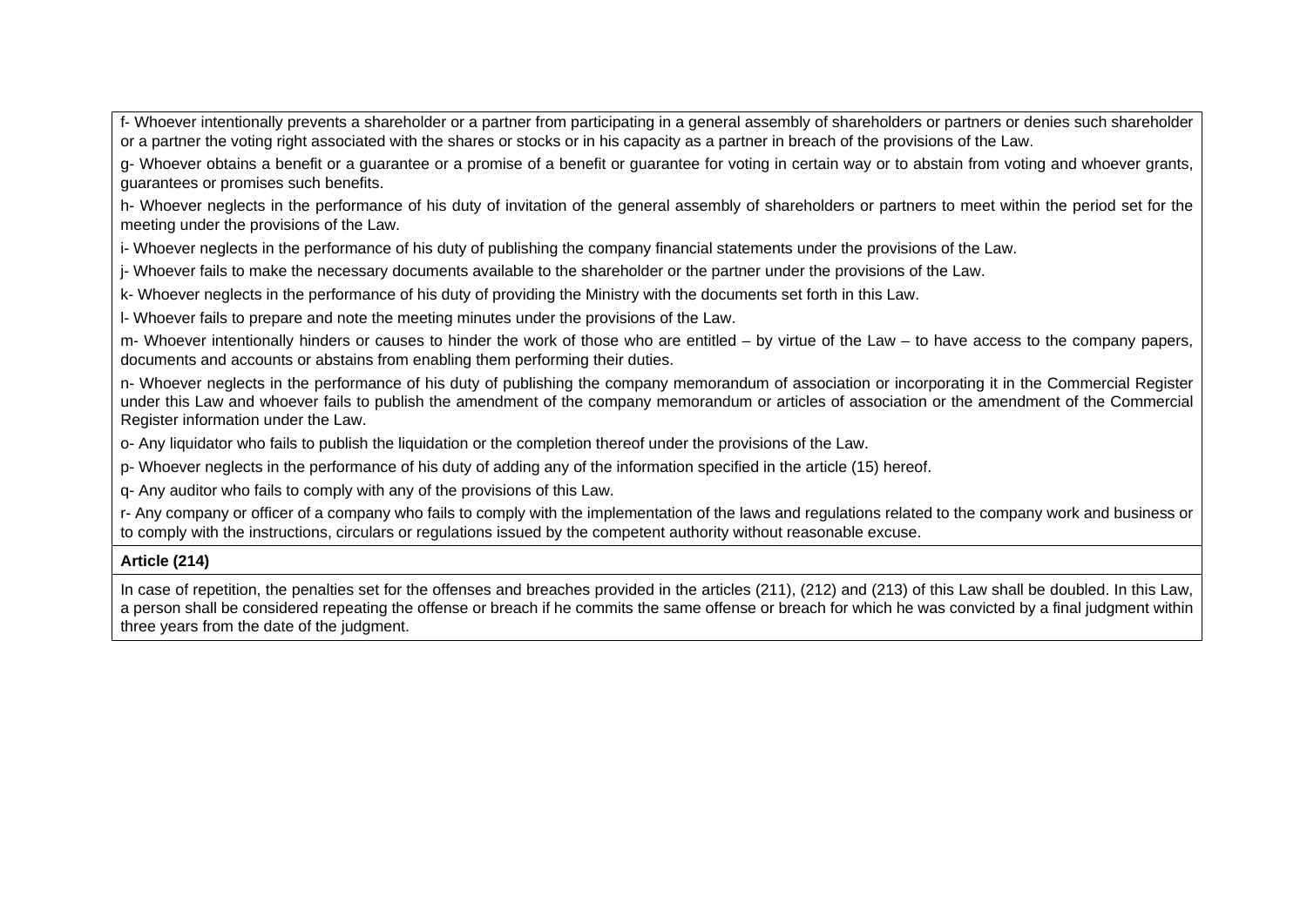#### Action Plan Subject: SMO 7–International Financial Reporting Standards and Other Pronouncements issued by the IASB<br>**Action Plan Objective:** Build awareness to ensure high quality implementation of the requirements of Inter Build awareness to ensure high quality implementation of the requirements of International Standards and other Pronouncements issued by the IASB

## **Background:**

Under the CPA's Regulations, SOCPA is responsible for reviewing, developing, and approving accounting standards. In 2012, SOCPA Board decided to transit to the standards issued by the International Accounting Standards Board (IASB) starting from the first of January 2017. The implementation of the transition plan has required an appropriate approach including study of the IASB Standards, looking into the application period and to decide whether any changes are needed on IASB Standards, or on the current rules and regulations. The following procedures has been applied on each of the IAS/IFRS (2017 version):

- 1. SOCPA accounting standards committee has studied the IASs/IFRSs to determine whether it can be applied "as is" or whether it should be amended to align with local rules and regulations, taking in consideration the level of technical and professional preparedness in the Kingdom;
- 2. SOCPA has organized roundtable meetings which include financial statements preparers and users, academics and representatives of supervision bodies, who has deliberated and discussed the standard;
- 3. SOCPA accounting standards committee has discussed comments made during the roundtable meetings, and incorporated any necessary additions or changes that enhance the standard or its application in the Kingdom;
- 4. SOCPA accounting standards committee's recommendations has been publicized to solicit comments by the public; and
- 5. Comments made by the public has been discussed and any necessary amendments has been incorporated for the standard to be approved for application in the Kingdom.

Now, all IFRSs and other pronouncements issued by the International Accounting Standards Board (IASB) are adopted with additional disclosures to meet the local needs. The endorsed standards became effective as of the beginning of 2017. SOCPA also takes in consideration, the implementation process of building awareness of the adopted standards, provide relevant education and training, develop or disseminate implementation guidance and any other activities that promote proper understanding and use of the standards in practice. SOCPA notifies its members of all new, proposed, and revised international standards and other pronouncements issued by the IASB through website and magazine.

The IFRS Foundation publishes IFRS in Arabic and SOCPA has become the official translator for IFRS Foundation from 2017. SOCPA maintains ongoing processes to translate into Arabic language and to adopt any new requirements, standards or pronouncements issued by IASB.

SOCPA also actively participates in the IFRS standard setting process through the following ways:

- SOCPA Nominee on the IFRS Foundation Board of Trustees since 2013
- SOCPA Nominee a member of IFRS SME Implementation Group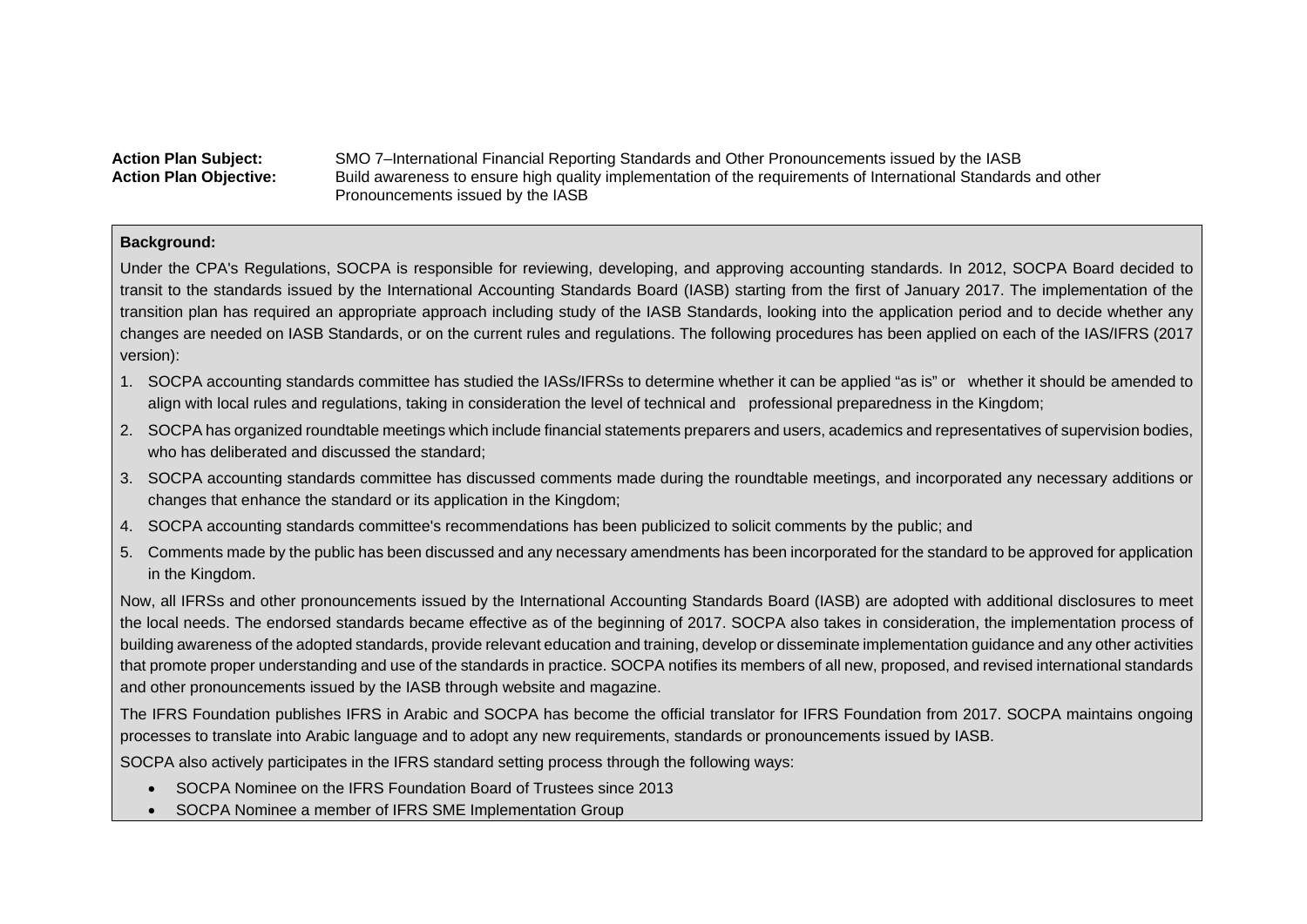- SOCPA actively participates in the AOSSG
- SOCPA actively participates in the EEG
- SOCPA actively participates in the Islamic Finance Transaction Group
- SOCPA actively pursues technical matters with the IFRIC

So summarizing the above,

- AS of January 2017 SOCPA had endorsed full IFRS for listed entities with the option of early adoption of new standards like IFRS 9, 15 and 16. For non-pubic interest entities, SOCPA has again adopted the latest 2015 version of IFRS for SMEs.
- Amendments done by SOCPA are only a few additional disclosures.

| #  | <b>Start Date</b>                                                                  | <b>Actions</b>                                                                                                                                                                                                                                                                                                                                                                                                   | Completion<br>Date                    | <b>Responsibility</b>                                       | <b>Resource</b>       |  |  |  |
|----|------------------------------------------------------------------------------------|------------------------------------------------------------------------------------------------------------------------------------------------------------------------------------------------------------------------------------------------------------------------------------------------------------------------------------------------------------------------------------------------------------------|---------------------------------------|-------------------------------------------------------------|-----------------------|--|--|--|
|    | Adoption of the International Standard and other Pronouncements Issued by the IASB |                                                                                                                                                                                                                                                                                                                                                                                                                  |                                       |                                                             |                       |  |  |  |
| 1. | January 2012                                                                       | SOCPA Board decided to transit to the standards issued by the<br>International Auditing and Assurance Standards Board (IAASB)<br>starting from the first of January 2017.                                                                                                                                                                                                                                        | Completed<br>in.<br>September<br>2016 | <b>SOCPA</b><br>Accounting<br><b>Standards</b><br>Committee | SOCPA technical staff |  |  |  |
|    | accounting Standards                                                               | Building Awareness of the Pronouncements issued by the International Accounting Standards Board (IASB) and on Supporting Implementation of the                                                                                                                                                                                                                                                                   |                                       |                                                             |                       |  |  |  |
| 2. | January 2013                                                                       | SOCPA also takes in consideration, the implementation process of<br>building awareness of the adopted standards, provide relevant<br>education and training, develop or disseminate implementation<br>guidance and any other activities that promote proper<br>understanding and use of the standards in practice.<br>Training sessions in Arabic and English are regularly conducted<br>on each and every IFRS. | Ongoing                               | <b>SOCPA</b><br>Accounting<br><b>Standards</b><br>Committee | SOCPA technical staff |  |  |  |
| 3. | October 2013                                                                       | Establish a system to monitor the activities of the IASB and to<br>provide comments on new and revised pronouncements that are<br>issued by the IASB.                                                                                                                                                                                                                                                            | Ongoing                               | <b>SOCPA</b><br>Accounting<br><b>Standards</b><br>Committee | SOCPA technical staff |  |  |  |